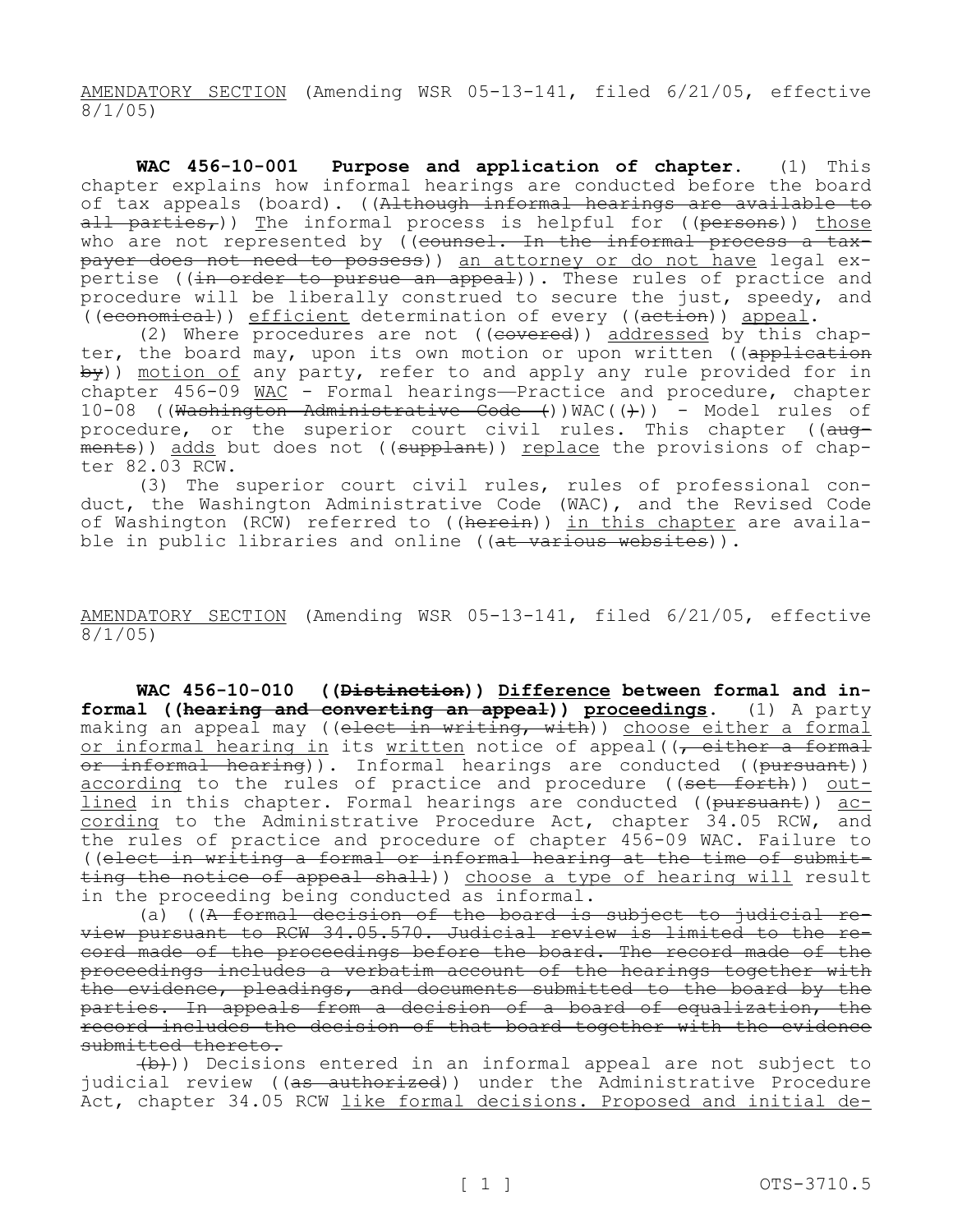cisions in informal cases, however, can be internally appealed to the board by filing an exception as outlined in WAC 456-10-730.

(b) The informal appeal process is not designed for parties who intend to engage in more than a limited exchange of documents and information between the parties. This exchange process is known as discovery. In cases where a party anticipates discovery, a formal proceeding may be better suited as discovery is conducted according to the Washington state superior court civil rules.

(c) ((Aggrieved)) The parties may have ((avenues of further appeal)) additional avenues to challenge allowed by law ((which are not pertinent to the statutory authority granted to the board and)), but which the board does not have legal authority to grant, and therefore, are not discussed ((herein)) in this chapter.

(2) ((The)) An appeal may be converted from an informal to a formal proceeding as provided below( $(-)$ ):

(a)  $((The equation of the function  $f(x)$  is a point of the function  $f(x)$  and  $f(x)$  is a point of the function  $f(x)$  and  $f(x)$ .$ peal from a decision by a board of equalization pursuant to RCW 84.08.130 (((appeal from a decision by a board of equalization) may, within twenty calendar days from the date of the board's mailing of the acknowledgment of the notice of appeal, submit to the clerk of the board a notice of intention)) may submit a request that the hearing be ((a formal hearing)) formal, if made within 20 calendar days of the date the notice of appeal is served.

(b) ((In appeals under RCW  $82.03.190$ ) The department of revenue ((may, within thirty calendar days from the date of the board's mailing of the acknowledgment of the notice of appeal, submit to the clerk of the board)), in appeals under RCW 82.03.130 (1)(a), may submit a notice of its intention that the hearing be  $((a))$  formal  $((hea$ <sub>ring</sub>), if made within 30 calendar days of the date the notice of appeal is served.

(c) ((In appeals under RCW  $82.03.130$  (1)(e),)) The department of revenue ((may, within ten calendar days from the date of the board's mailing of the acknowledgment of the notice of appeal, submit to the elerk of the board)), in appeals under RCW 82.03.130 (1) (e), may sub $mit$  a notice of its intention that ((the)) a hearing be ((a formal hearing)) formal, if made within 10 calendar days from the date the notice of appeal is served.

(((d) At any time up to thirty days prior to the date of the hearing, the parties may submit to the clerk of the board a notice signed by all parties of intention to convert the proceedings to either a formal or informal hearing.))

AMENDATORY SECTION (Amending WSR 05-13-141, filed 6/21/05, effective 8/1/05)

WAC 456-10-110 Definitions. ((As used)) (1) In this chapter, the ((following terms shall)) subsequent terms have the following meanings:

 $((+1))$  (a) "Appellant" means a person or entity who appeals any order or decision.

(b) "Board" means the board of tax appeals  $((a\cdot\theta))$  described in chapter 82.03 RCW and chapters 456-09 and 456-10 WAC. Where appropriate, the term "board" also refers to the designated hearing officers, tax referees, or agents of the board ((of tax appeals)).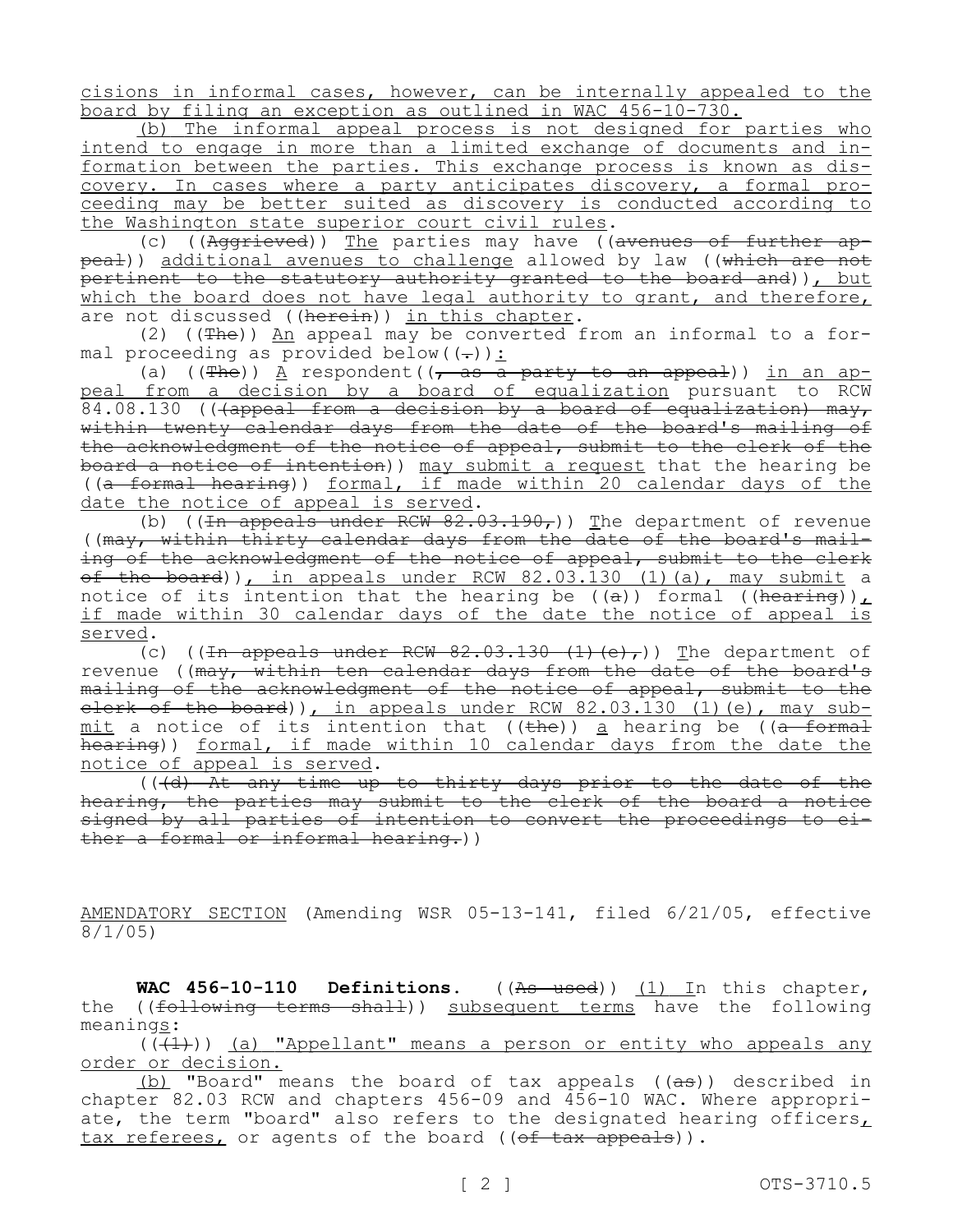$((+2))$  (c) "Decision" means a written judgment or ruling issued by the board, designated hearing officers, tax referees or agents of the board.

(d) "File" means to present or to deliver. Filings with the board may be delivered personally, by mail, by commercial delivery service, by fax, or by electronic transmission as provided in these rules. The terms "to file" and "to submit" are used interchangeably.

(e) "Motion" means a written or oral request for the board to take action.

(f) "Order" means a written direction given by the board instructing that some act be done or that some act is prohibited. Orders are not appealable unless otherwise provided by law.

(g) "Party" means any person or entity who is an appellant, respondent, or intervenor.

(h) "Presiding officer" or "hearing officer" ((shall)) means any member of the board, tax referee, or any person who is assigned to conduct a conference or hearing by the board. The presiding officer ((shall have)) has the authority ((as provided by)) outlined in WAC 10-08-200 and chapter 34.05 RCW.

(((3) "Appellant" means a person, natural or otherwise, who appeals any order or decision to the board of tax appeals.

<del>(4)</del>)) <u>(i)</u> "Respondent" means a person((<del>, natural or otherwise,</del>)) <u>or entity</u> who is ((<del>named</del>)) <u>listed</u> as a responding party in any appeal ((before the board of tax appeals)).

 $((45)$  "Formal hearing" means a proceeding conducted pursuant to the Administrative Procedure Act, chapter 34.05 RCW and chapter 456-09 WAC.

(6) "Informal hearing" means a proceeding governed by those rules specified in chapter 456-10 WAC.

(7) "Decision" means a written judgment or ruling, including orders, issued by the board of tax appeals or the designated hearing officers or agents of the board of tax appeals.

(8) "Party" means any person who in a proceeding before the board is an appellant or respondent.

(9) "To submit" means to present or to deliver. Submissions to the board may be delivered personally, by mail, by commercial delivery service, or by fax or electronic transmission as provided in these rules. As used herein, the terms "to submit" and "to file" are used interchangeably.

(10) "To file" means to present or to deliver. Filings with the board may be delivered personally, by mail, by commercial delivery service, or by fax or electronic transmission as provided in these rules. As used herein, the terms "to file" and "to submit" are used interchangeably.)) (j) "Submit" means to present or deliver to the board. Submissions may be delivered personally, by mail, by commercial delivery service, by fax, or by electronic transmission as provided in these rules. The terms "submit" and "file" are used interchangeably.

(k) "Transmit" means to deliver electronically.

(2) If a term has not been defined in this section, the board will interpret the term as having its ordinary meaning.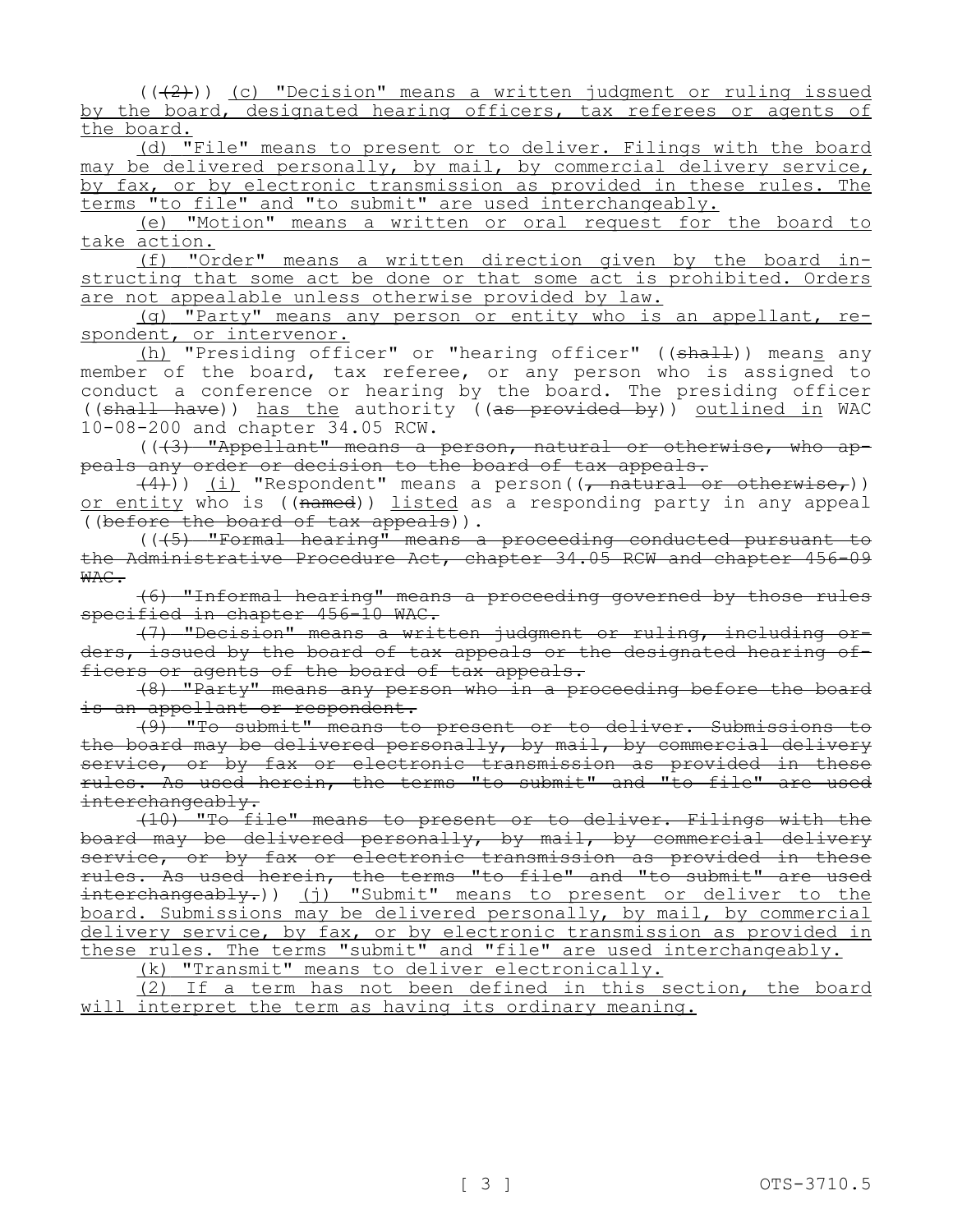AMENDATORY SECTION (Amending WSR 05-13-141, filed 6/21/05, effective 8/1/05)

WAC 456-10-120 Alternative procedures. The board may ( $\sqrt{f/m}$ time to time,)) offer expedited or abbreviated procedures for certain informal hearings ((in order)) to resolve appeals in an ((economie and)) efficient manner.

AMENDATORY SECTION (Amending WSR 05-13-141, filed 6/21/05, effective 8/1/05)

**WAC 456-10-210 Appearance and practice before the board.** Practice before the board in informal proceedings ((shall be)) is limited to ((the following)):

(1) Taxpayers who are natural persons representing themselves;

(2) Attorneys at law ((duly qualified and entitled to practice in the courts of the state of Washington)) authorized to practice in the highest court of any state;

(3) Public officials ((in their official capacity)), county assessors, or their authorized representatives;

(4) Certified public accountants ((<del>licensed in the state of Wash-</del> ington)) currently licensed in any state;

(5) ((A duly authorized director,)) An authorized officer, partner, trustee or full-time employee of an individual firm, association, partnership, or corporation who appears  $((f\rightarrow f))$  with the permission of such firm, association, partnership, ((or)) corporation, or trust;

(6) ((Partners, joint venturers, or trustees representing their respective partnerships, joint venturers, or trusts; and

(7))) Other persons designated by a taxpayer ((with approval of)) and approved by the board.

AMENDATORY SECTION (Amending WSR 05-13-141, filed 6/21/05, effective 8/1/05)

**WAC 456-10-220 Rules of professional conduct.** (1) All persons appearing in proceedings before the board((<del>, whether on their own be-</del> half or in a representative capacity, shall conform to the rules of professional conduct (RPC) required of attorneys before the courts of Washington)) are required to follow the rules of professional conduct (RPC) required of attorneys before the courts of Washington. If any such person does not follow these rules, the hearing officer has the discretion, depending on the circumstances, to admonish or reprimand such person, exclude such person from further participation in the proceedings, adjourn the hearing, or report the matter to the board. Further, all persons are required to treat all parties, representatives, and the board's staff courteously and fairly both inside and outside the proceedings.

(2) The board in its discretion, either upon referral by a hearings officer or on its own motion, may consider information that establishes to the board a question regarding a person's ethical conduct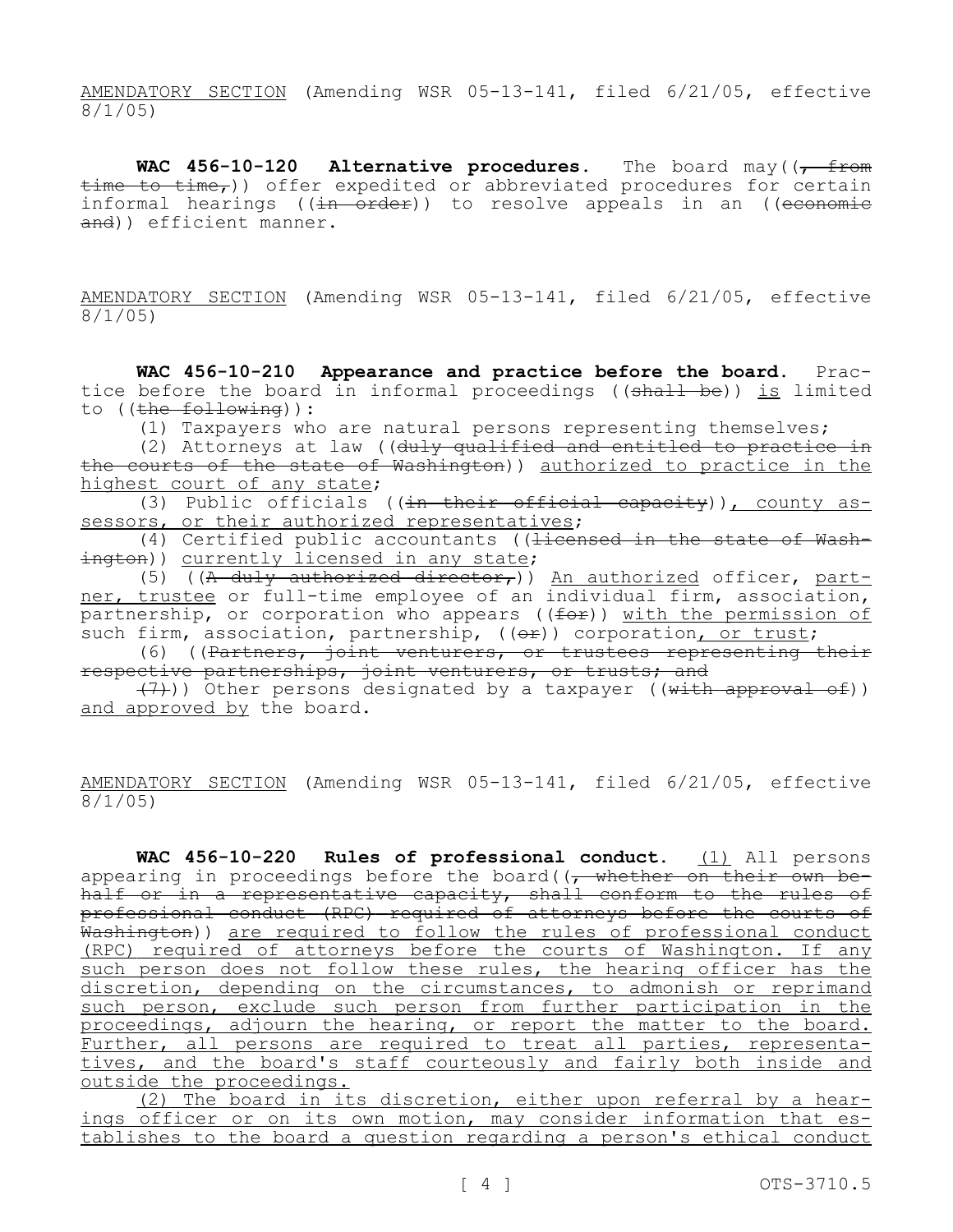and fitness to practice before the board. This information will be considered at a hearing after notice to all parties. If the person's conduct is found to be unethical or unfit, the board may take appropriate disciplinary action including, but not limited to, refusal to permit such person to appear or appear in a representative capacity in any proceeding before the board.

AMENDATORY SECTION (Amending WSR 89-10-057, filed 5/2/89)

WAC 456-10-230 Ex parte communication. ((No one may)) Neither the board nor any person will make or attempt to make any ex parte  $\overline{((\text{contact})})$  communications with a member of the board  $(\overrightarrow{(\text{or})})$ , presiding officer ((except upon notice and opportunity for all parties to be present or to the extent required for the disposition of ex parte matters as authorized by law)), or tax referee which are prohibited by the Administrative Procedure Act in RCW 34.05.455. Attempts ((by any $one()$  to make such ((prohibited ex parte)) communications (( $\overline{shalt})$ ) will be subject ((such person)) to the sanctions ( $(\theta f)$ ) in WAC  $456-10-220$  and  $456-10-555$ .

AMENDATORY SECTION (Amending WSR 05-13-141, filed 6/21/05, effective 8/1/05)

**WAC 456-10-300 ((Commencing the)) Initiating an appeal.** (1) ((Persons wishing to make)) Those who wish to initiate an appeal must ((submit to the board an original)) file a notice of appeal and a copy of the order or determination that is being appealed. ((The board will transmit a copy of the notice of appeal and a copy of the order or determination that is being appealed to the respondent(s) within thirty days of its receipt by the board.))

(2) The board will acknowledge ((to the appellant in writing)) receipt of a notice of appeal in excise tax appeals and provide a copy to the department of revenue within 30 days of receipt. The board may acknowledge receipt of a notice of appeal in all other cases.

AMENDATORY SECTION (Amending WSR 05-13-141, filed 6/21/05, effective 8/1/05)

**WAC 456-10-310 Contents of a notice of appeal.** (1) ((For informal appeals, an appellant may submit a notice of appeal using forms provided by the board.

 $(2)$  In the alternative,)) An appellant ((may)) must submit a notice of appeal that substantially contains the following:

(a) The appellant's name, mailing address, telephone number, email address, and that of the representative, if any.

(b) Name of the respondent together with respondent's mailing address, email address, and phone number if known.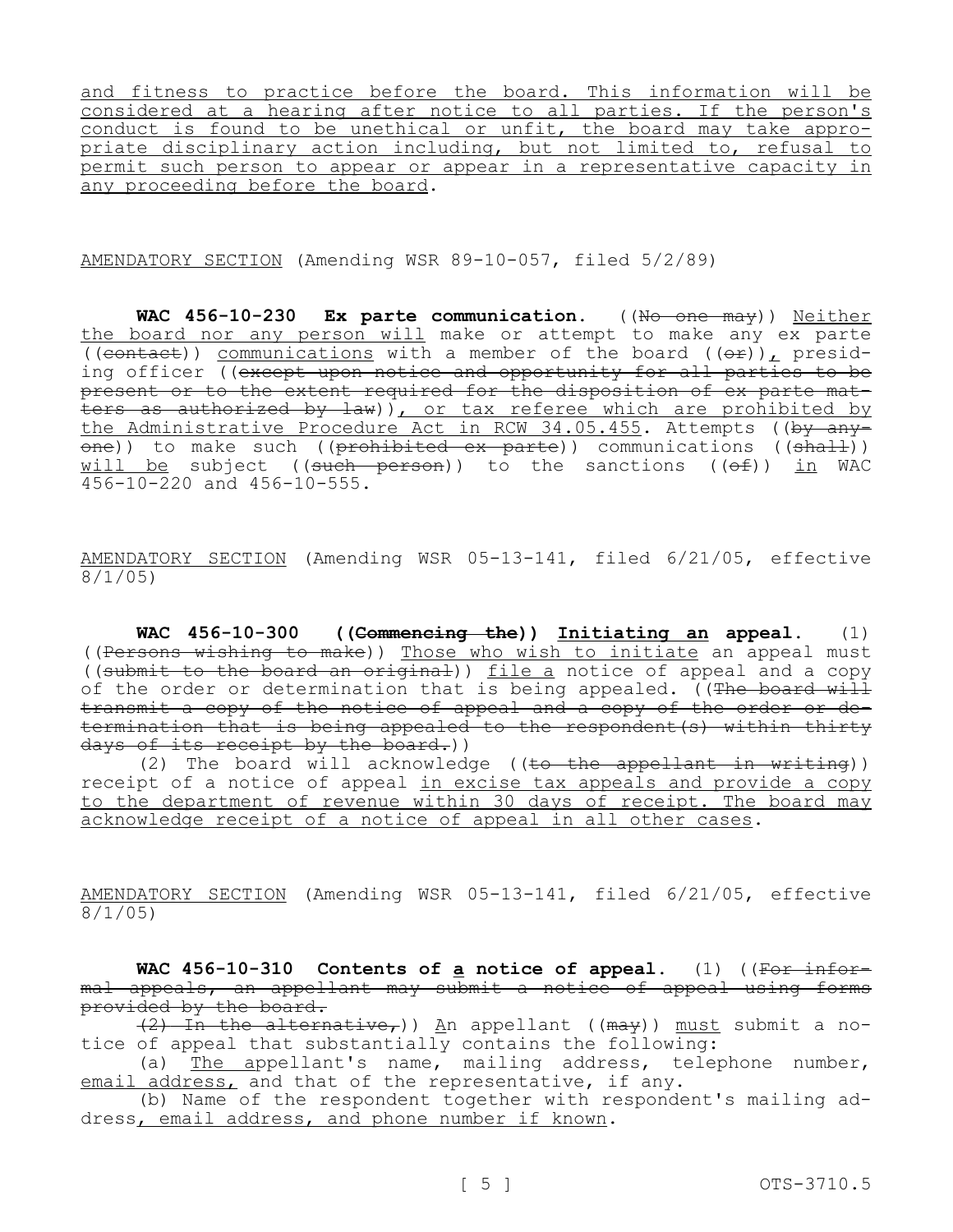((When the respondent is a government agency or agencies,)) The board may add additional respondents ((in order)) to ensure that all necessary ((persons)) entities are a party to the appeal.

(c)  $(\overrightarrow{The date})$ )  $\overrightarrow{A copy}$  of the order, decision, or determination ((from which the appeal is taken, together with a copy of the order, decision, or application) appealed from.

(d) The  $((nature of the)) type of tax.$ 

(i) In excise tax cases, the amount of the tax ( $(in$  controversy and)) that should be reduced or refunded and the reasons for it, as well as the period ((covered thereby)) of time at issue;

(ii) In property tax cases, the parcel number of the property ((under appeal)), the ((year for which the valuation has been deter $mined)$ ) assessment year(s) at issue, the (( $fut+$ )) value (( $a$ s)) determined by the local board of equalization, and ( $(a - dec)$  declaration of true and fair value as alleged by the appellant)) the appellant's contended value; and

(iii) In property tax exemption cases, the parcel number of the property ((under appeal)), and the year(s) for which the exemption is at issue( $\sqrt{ }$  the basis under which exempt status should be granted or denied, and the use of the property)).

(e) ((Specification of the issue to be decided by the board.

(f) A clear, separate, and concise assignment of each error alleged and a short statement of facts upon which the appellant relies to sustain each contention.

 $(q)$ )) The relief sought.

 $(\overline{(h)}$  The)) <u>(f) A</u> signature ((of the appellant or the appellant's representative)) or acknowledgment, electronic or otherwise, by the appellant or the appellant's representative that all the information contained in the notice of appeal is true and correct to the best of his or her knowledge, and that he or she will comply with the rules of conduct in this chapter.

 $((+3))$  (2) The board may, upon motion of a party or upon its own motion, require ((a more complete statement of the claim or defense <del>or</del>)) <u>additional information or explanation of</u> any matter stated in ((any)) a notice of appeal.

AMENDATORY SECTION (Amending WSR 05-13-141, filed 6/21/05, effective 8/1/05)

WAC 456-10-315 Deadlines for submitting ((the)) a notice of ap**peal.** (1) The jurisdiction of the board ((to hear an appeal)) is limited to those appeals ((submitted within)) that comply with and are filed by the deadlines stated in this section( $\left(-\text{ Any } \text{ appeal } \text{ to } \text{ the }\right)$ board shall be submitted within the time required)) or by the statute governing the respective agency or proceeding involved. ((All time periods set forth below are expressed in calendar days.))

(a) ((Appeals)) For appeals of a denial of petition or notice of determination for a reduction or refund taken by the department of revenue pursuant to RCW 82.03.190, ((thirty)) 30 days from the ((mailing of)) date the determination was mailed or transmitted.

(b) For appeals from a county board of equalization pursuant to RCW 84.08.130,  $(\text{thirty})$  30 days from the ((mailing of the decision)) date the determination was mailed or transmitted.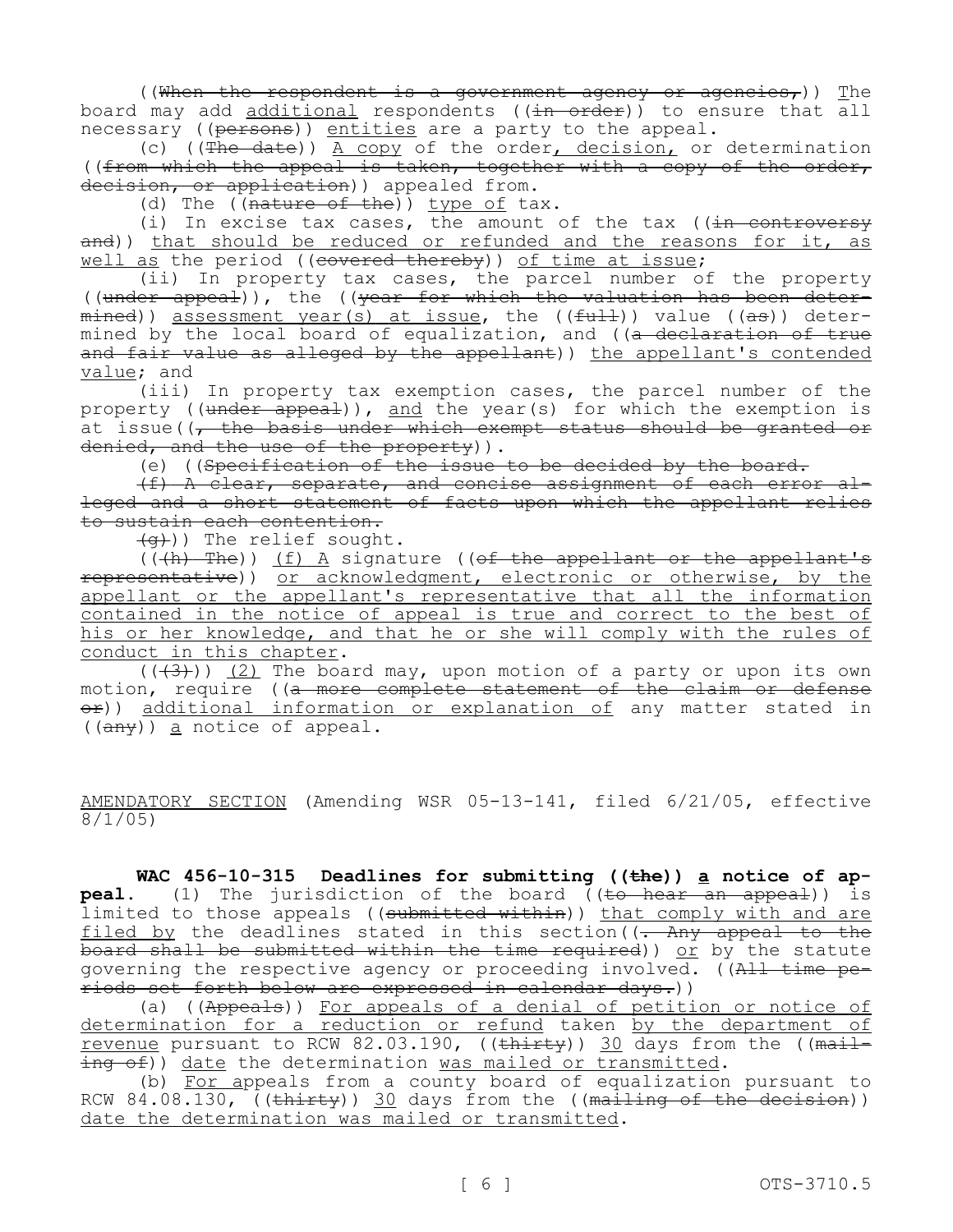(c) For appeals by an assessor or landowner from an order of the director of revenue made pursuant to RCW 84.08.010 and 84.08.060, ((thirty)) 30 days from the ((mailing of)) date the determination was mailed or transmitted.

(d) For appeals by an assessor or owner of an intercounty public utility or private car company from determinations by the director of revenue of equalized assessed valuation of property and ((the)) its apportionment (( $t$ hereof to a county)) made pursuant to chapters 84.12 and 84.16 RCW,  $((\text{thirty}))$  30 days from the ((mailing of the order)) date the determination was mailed or transmitted.

(e) For appeals by an assessor, landowner, or owner of an intercounty public utility or private car company from a determination of any county indicated ratio for such county compiled by the department of revenue pursuant to RCW 84.48.075, ((fifteen days after the mailing of the certification)) 15 days from the date the certification was mailed or transmitted.

(f) For appeals from the decisions of a sale price of second class shorelands on navigable lakes by the department of natural resources pursuant to RCW 79.94.210, ((thirty)) 30 days from the ((mailing of the notification)) date the certification was mailed or transmitted.

(g) For appeals from urban redevelopment property tax apportionment district proposals established by governmental ordinances pursuant to RCW 39.88.060, ((<del>thirty</del>)) <u>30</u> days from the ((<del>mailing of</del>)) date the ordinance was mailed or transmitted.

(h) For appeals from interest rates as determined by the department of revenue for use in valuing farmland under current use assessment pursuant to RCW 84.34.065, ((thirty)) 30 days after ((the publication of)) the rate was published.

(i) For appeals from revisions to stumpage value tables used to determine value by the department of revenue pursuant to RCW 84.33.091, on or before the ((sixtieth)) 60th day after the date of final adoption.

(j) For appeals from the denial of a tax exemption application by the department of revenue pursuant to RCW  $84.36.850$ ,  $($ (thirty)) 30 days from the ((mailing of)) date the determination was mailed or transmitted.

(2) All time periods set forth in this section are expressed in calendar days unless otherwise noted. If the last date for submitting the notice of appeal falls ((<del>upon</del>)) <u>on</u> a Saturday, Sunday, or legal holiday <u>as defined in RCW 1.16.020</u>, the submission ((<del>shall</del>)) <u>will</u> be considered timely if ((performed)) submitted on the next business day by 5:00 p.m. Pacific Time.

(3) Any party may  $((\frac{1}{f} + b\frac{y}{f})$  file a written motion to challenge the jurisdiction of the board ( $(in$  any appeal)). The board may, ((upon)) on its own motion, raise ((such jurisdictional issues)) a question about jurisdiction.

AMENDATORY SECTION (Amending WSR 05-13-141, filed 6/21/05, effective 8/1/05)

**WAC 456-10-325 Date and manner of submitting ((the)) a notice of**  appeal. (1) ((The date of submitting)) A notice of appeal ((shall be  $t - t$ ) is considered submitted on the date of (( $t$  actual)) receipt by the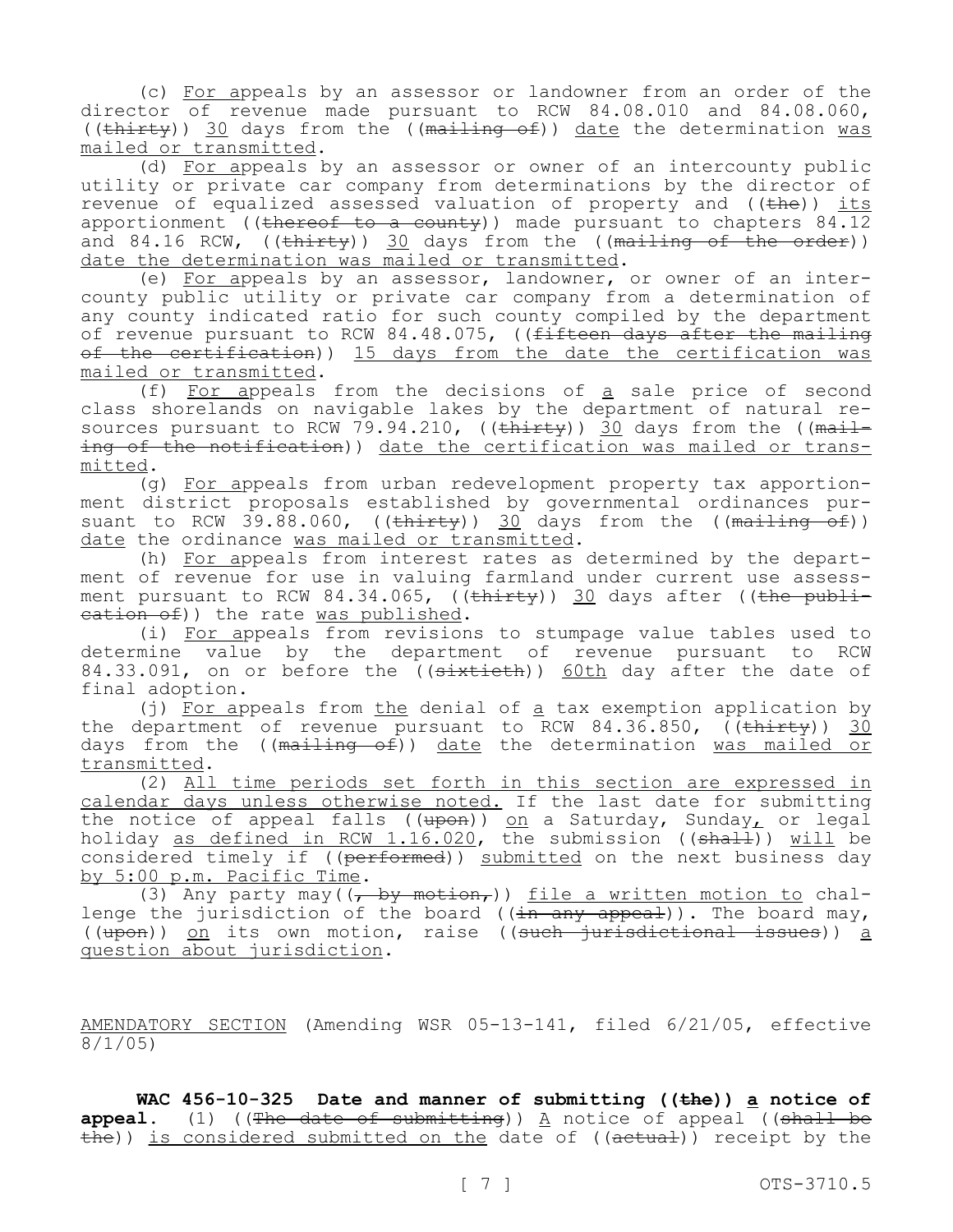board at its Olympia office if the appeal is hand delivered. The board's date stamp ((placed thereon shall)) will be evidence of the date of receipt. If the notice of appeal is mailed, the postmark will ((control and shall)) be evidence of the date of submission.

(2)  $((A<sup>11</sup>$  documents may)) A notice of appeal may also be submitted to the board ((via fax or)) by fax, electronic mail ((transmission. However, ), or uploaded through the board's website. A submission will not be ((deemed complete and the board will not acknowledge receipt of the notice of appeal as provided in WAC 456-10-300 unless the following procedures are strictly observed:

(a) Documents received by fax or electronic mail will be stamped "received" by the board between the hours of  $8:00$  a.m. and  $5:00$  p.m. excluding Saturdays, Sundays, and legal holidays. Any transmission not completed before 5:00 p.m. will be stamped "received" on the following business day. The date and time indicated by the board's fax or computer shall be evidence of the date and time of receipt of transmission.

(b) The original notice of appeal must be mailed and postmarked or otherwise submitted to the board on or before the date of fax or electronic transmission.

(c) All fax or electronic transmissions are sent at the risk of the sender)) considered complete unless received by 5:00 p.m. Pacific Time on the date due. The date and time indicated by the board's fax or computer will be evidence of the date and time of receipt.

AMENDATORY SECTION (Amending WSR 05-13-141, filed 6/21/05, effective 8/1/05)

**WAC 456-10-335 Response.** The respondent may submit a response to the notice of appeal  $($ with the board)). The response, if any, must be submitted to the board ((at least ten business)) within 30 calendar days ((prior to hearing)) after the date the notice of appeal was served, unless otherwise ordered ((by the board)), together with proof of service pursuant to WAC 456-10-410.

## NEW SECTION

**WAC 456-10-365 Limits on exhibits and evidence.** (1) Each party must indicate the specific pages of evidence it intends to rely on, if any, from the body from which the party appeals. For property tax appeals this includes the record at the county board. For excise tax appeals, this includes audit papers, refund reviews, and exemption applications. For other appeals, this includes documents submitted by both parties to the decision maker below. The actual decision appealed from (the county board ruling, department determination, or the equivalent) is not counted within the evidence limits. Failure to indicate specific page numbers will result in the presumption that the party does not intend to rely on the underlying record, and instead intends to submit and rely only on new evidence.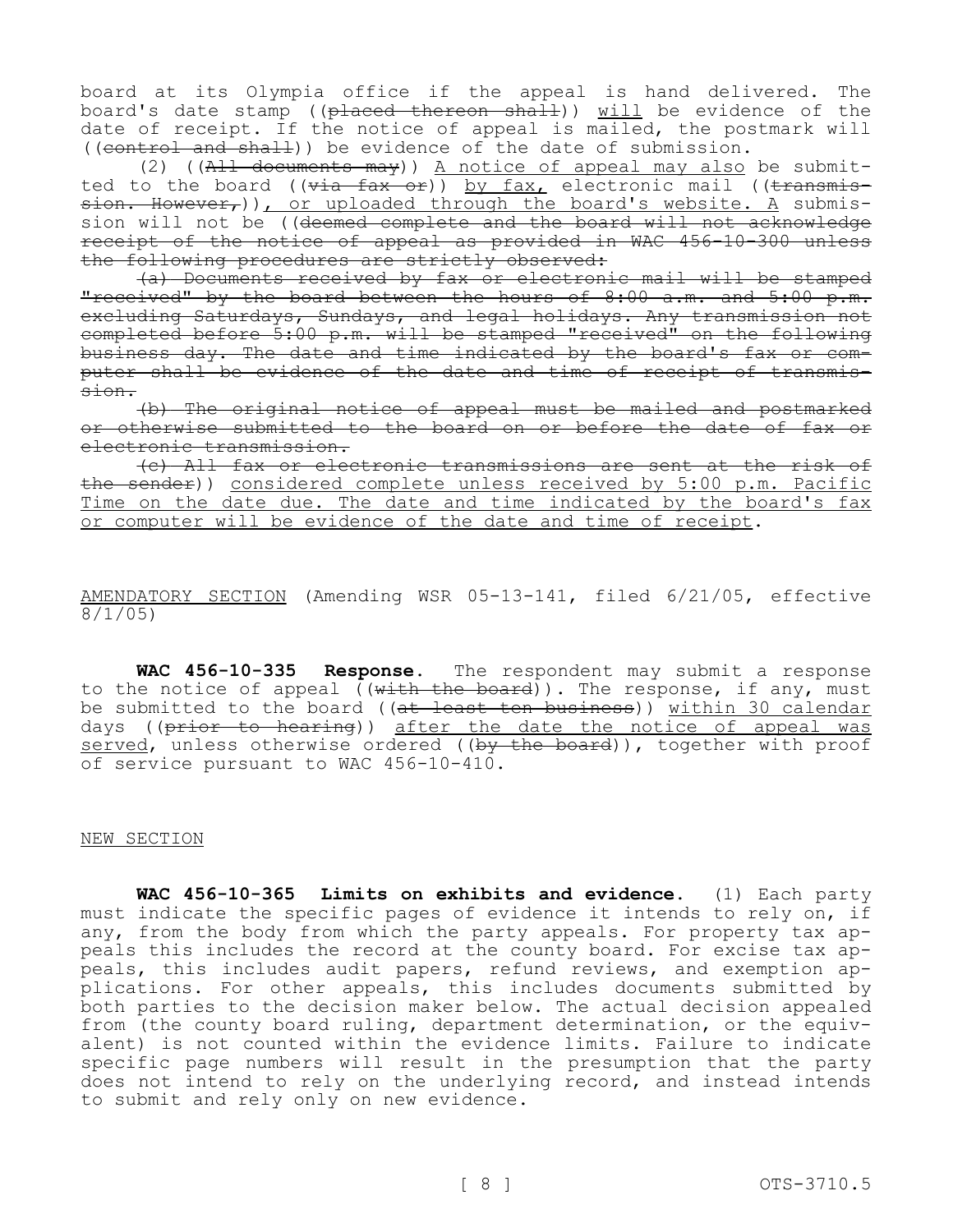(2) For property tax appeals, each party is strongly encouraged to submit the following exhibits or evidence in the following instances:

(a) If the party intends to rely on comparable sales, a table of comparable sales. The table should list the sales in order of most similar to least similar to the subject property, and include each sale's age, size, sales price, date of sale, and location relative to the subject property. A suggested format is available on the board's website or by contacting the board's staff.

(b) If the party intends to rely on an income approach, an outline. The outline should at least include the subject property's square footage, contended price per square foot, vacancy rate, operating expenses, income, and capitalization rate.

(c) If the party intends to rely on a cost approach, a cost breakdown that includes the cost elements used and how the costs were determined.

(3) Each party may submit evidence and/or exhibits in support of its appeal; however, submissions are limited to the page limitations below. Excluded from these limits are the actual decisions appealed from (the county board ruling, department determination, or the equivalent) and formal appraisals from a licensed appraiser:

(a) For residential property tax appeals, each party is limited to submitting a total of 75 pages per assessment-year appealed, including the record of the county board of equalization not excluded as outlined above that the party intends to rely on;

(b) For commercial property tax appeals, each party is limited to submitting a total of 125 pages per assessment-year appealed, excluding the subject's rent roll and income statements, but including the record of the county board of equalization not excluded as outlined above that the party intends to rely on;

(c) For excise tax appeals, each party is limited to submitting a total of 250 pages, including the record of the department of revenue not excluded as outlined above that the party intends to rely on;

(d) For all other appeals, each party is limited to submitting a total of 75 pages, including the record of the body from which a decision is appealed, and which the party intends to rely on.

(4) For property tax appeals, each party should submit no more than five comparable sales. If both unimproved and improved sales are necessary, no more than five of each type should be submitted.

(5) A party may file a motion with the board to submit evidence and/or exhibits beyond the page limits up to 500 pages, which the board will grant for good cause. Exceeding the page limits without the board's permission may result in the hearing being continued, or the exclusion of evidence beyond the limits.

(6) The board will not review the record of a county board of equalization or any other tribunal that is unduly large, disorganized, or not numbered.

AMENDATORY SECTION (Amending WSR 05-13-141, filed 6/21/05, effective 8/1/05)

**WAC 456-10-410 Service ((of papers on parties)) and filing of documents and proof of service.** (1) All notices, pleadings, exhibits, correspondence specific to an appeal, and other papers submitted to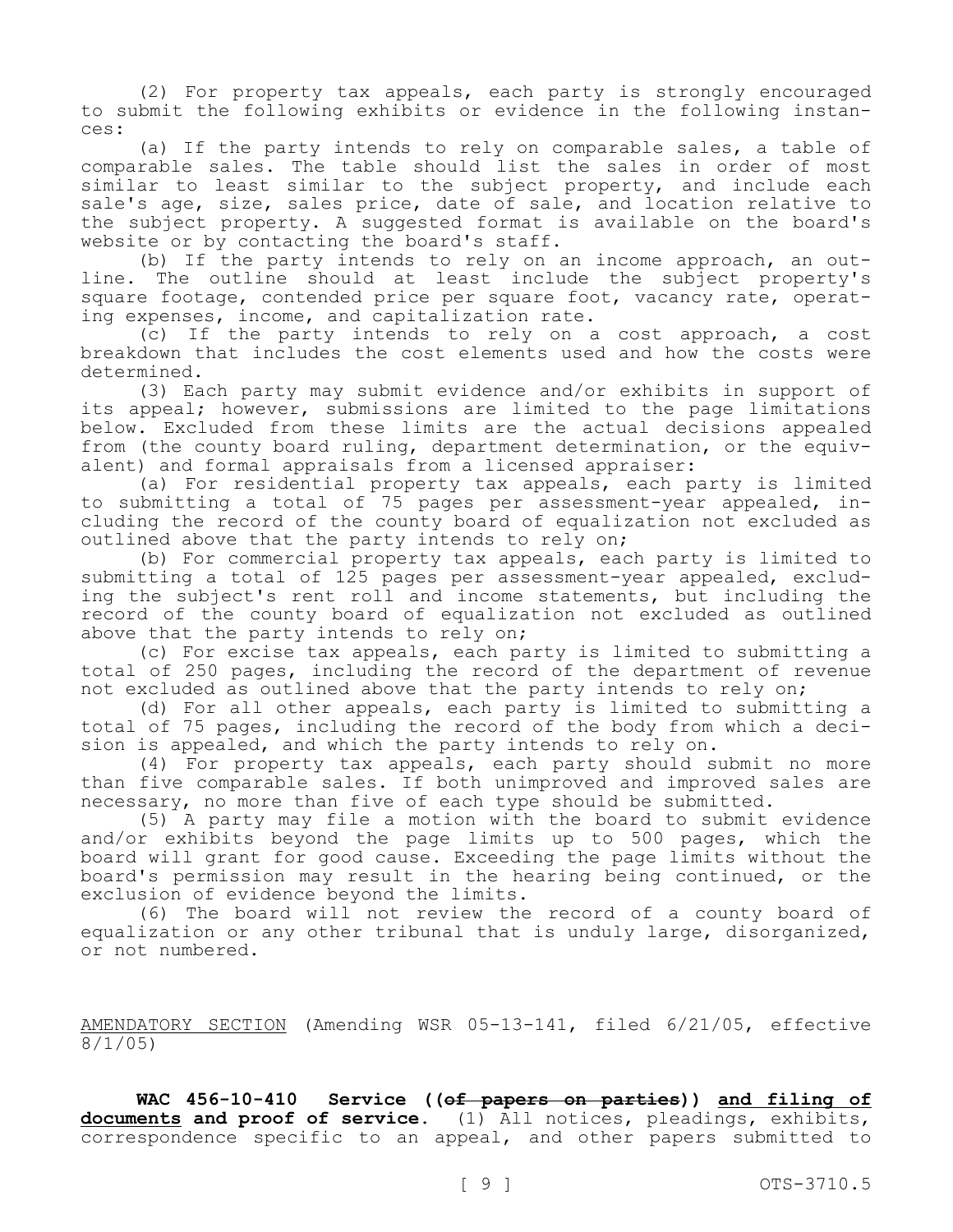the board (( $sha11$ )) must be served (( $upon$ )) on all counsel and representatives of record and  $((\text{upon}))$  on unrepresented parties or  $((\text{upon}))$ on their agents designated by them, or to other persons or entities as required by law.

(a) Service  $((\text{sha1.})$ ) must be made personally or, unless otherwise provided by law, by first-class, registered, or certified mail; by fax ((and same-day mailing of copies; or)); by commercial delivery company; or electronically.

(b) Service by mail ((shall be regarded as completed upon deposit in the United States mail, ) will be considered complete as evidenced by the postmark((, properly stamped and addressed)). Service by fax ((shall be regarded as completed upon production by the fax machine  $ef)$ ) will be considered complete as evidenced by confirmation of transmission ((and deposit on the same day in the United States <del>mail</del>)). Service by commercial delivery ((<del>shall be regarded as</del>)) <u>will</u> be considered completed ((upon)) on delivery to the delivery company((<del>, properly addressed with charges prepaid</del>)). Electronic service will be considered completed as evidenced by a sent receipt or the equivalent.

(c) Service must be completed by 5:00 p.m. Pacific Time on the date due.

 $(2)$  Proof of service. ((Where proof of service is required by statute or rule,)) Receipt ((of the papers)) by the board, together with one of the following, ((shall constitute)) will serve as proof of service:

(a) ((An acknowledgement)) A written acknowledgment of service by all parties of record.

(b) A ((certificate that the person signing the certificate served the papers upon)) written declaration of service indicating service on all parties of record ((<del>in the proceeding by delivering a</del> copy thereof in person to (names).

(c) A certificate that the person signing the certificate served the papers upon all parties of record in the proceeding by:

(i) Mailing a copy thereof, properly addressed with postage prepaid, to each party to the proceeding or his or her attorney or authorized agent; or

(ii) Transmitting a copy thereof by fax, and on the same day mailing a copy, to each party to the proceeding or his or her attorney or authorized agent; or

(iii) Depositing a copy thereof, properly addressed with charges prepaid, with a commercial delivery company)) was made. The declaration must include language that:

(i) A copy was mailed to each party or his or her attorney or representative; or

(ii) A copy was faxed to each party to the proceeding or to his or her attorney or representative; or

(iii) A copy was delivered to a commercial delivery company; or

(iv) A copy was electronically transmitted to each party or his or her attorney or representative.

(3) All notices, pleadings, exhibits, correspondence specific to an appeal, and other papers are considered filed with the board:

(a) On the date of receipt by the board at its Olympia office if the document is hand-delivered, commercially delivered, or mailed. The board's date stamp will be evidence of the date of receipt; or

(b) On the date and time indicated by the board's fax or computer, if the document is submitted by fax, electronic mail, or uploaded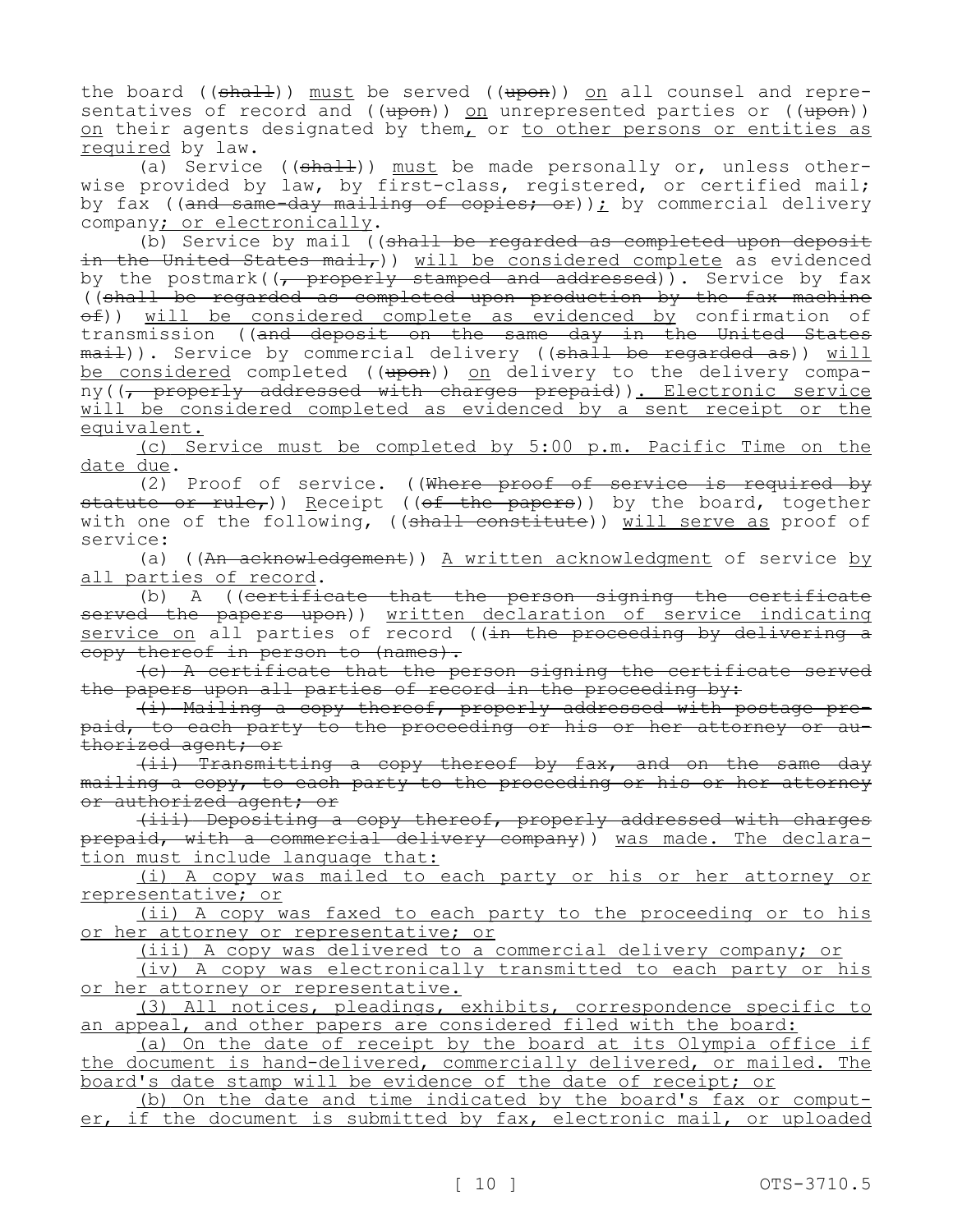through the board's website as long as the document shows it was received by 5:00 p.m. Pacific Time on the date due.

## NEW SECTION

**WAC 456-10-415 Requirements for briefs, motions, responses, replies, memorandum, and other documentary evidence.** (1) All briefs, motions, responses, replies, and memorandum must:

(a) Be legibly printed on letter-size paper (8-1/2 x 11 inches). All margins must be a minimum of one inch. This rule also applies to attachments unless the nature of the attachment makes compliance impractical.

(b) Be typed in 12-point or larger type in one of the following fonts or their equivalent: Times New Roman, Courier, CG Times, or Arial. They must also be double-spaced and printed only on one side of the page. Footnotes may be single spaced in 10-point or larger type. If it is not possible to type a document, it may be legibly handwritten in blue or black ink. This rule also applies to attachments unless the nature of the attachment makes compliance impractical.

(c) Include a signature block that the signer certifies the number of words in the brief, motion, or memorandum that substantially states: "I certify that this memorandum contains words, in compliance with the board's rules."

(d) Refrain from including, or partially redact where inclusion is necessary, the following personal data identifiers from all documents filed or used as exhibits, unless otherwise ordered by the board:

(i) Dates of birth – Redact to the year of birth, unless deceased;

(ii) Social Security numbers and taxpayer identification numbers – Redact in their entirety;

(iii) Financial account number information – Redact to the last four digits; and

(iv) Driver license numbers – Redact in their entirety.

(2) In the absence of a prehearing order that says otherwise, the following word limits will apply:

(a) Trial briefs may not exceed 6,000 words (approximately 12 pages).

(b) Motions *in limine* and any brief in opposition may not exceed 4,500 words (approximately nine pages).

(c) Dispositive motions; including motions for summary judgment and motions to dismiss, must not exceed 6,000 words (approximately 12 pages). Responses must not exceed 6,000 words, and replies 3,000 words (approximately six pages).

(d) Exceptions and motions for reconsideration and any responses must not exceed 3,000 words (approximately six pages).

(e) All other motions must not exceed 3,000 words (approximately six pages), and responses 1,500 words (approximately three pages).

(3) The board may refuse to consider any text, including footnotes, which is beyond the word limit. Captions, tables of contents, tables of authorities, signature blocks, and certificates of service need not be included within the word limit.

(4) Motions to file over-length motions or briefs are disfavored but may be filed subject to the following: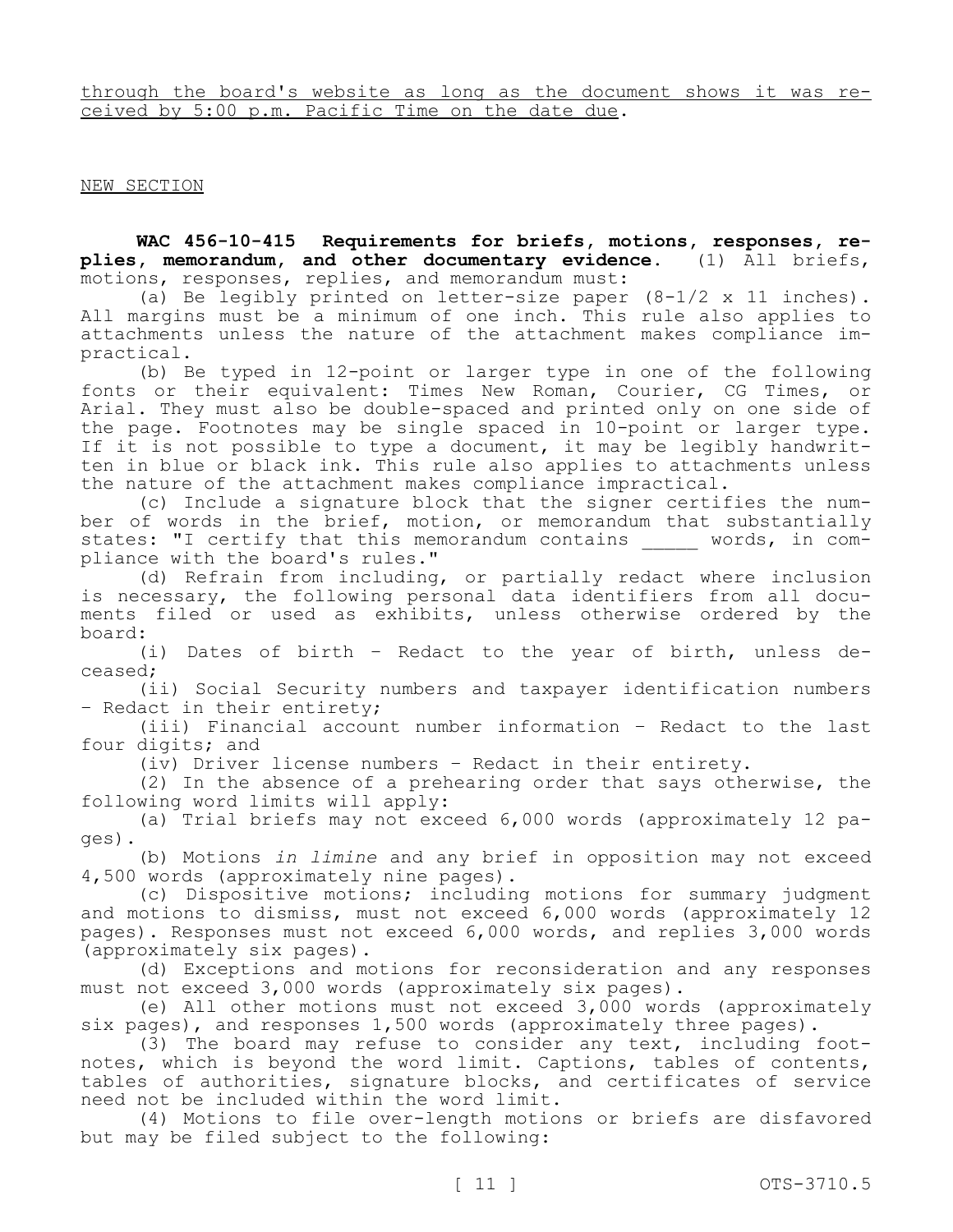(a) The motion must be no more than 1,000 words (approximately two pages) in length, and must request a specific number of additional words;

(b) The motion must clearly explain why the party requesting the over-length brief cannot comply with the board's word limit; and

(c) No opposition to the motion may be filed unless requested by the board.

If the board allows a party to file an over-length motion, the brief in opposition will automatically be allowed an equal number of additional words. In all cases, the reply brief cannot exceed one-half the total length of the brief filed in opposition.

AMENDATORY SECTION (Amending WSR 05-13-141, filed 6/21/05, effective 8/1/05)

WAC 456-10-500 Prehearing conference. ((The board, upon its own motion or upon request of a party, may conduct a prehearing conference or conferences. Such prehearing conference will be conducted in accordance with the provisions of WAC 456-09-540.)) (1) The board may conduct a prehearing conference to consider:

(a) Whether pleadings or other documents need to be amended;

(b) Whether the parties can agree to any facts or procedures;

(c) Deadlines for exchanging evidence, witness lists, exhibit lists, and filing briefs;

(d) How to label exhibits and attachments to briefs, motions, and other pleadings; and

(e) Other matters that may help to clarify or streamline the proceeding.

(2) After the prehearing conference, the board or hearing officer will issue an order outlining what occurred at the prehearing conference, including any agreements made by the parties.

(3) Documents or evidence that are submitted after the deadlines or not in a manner outlined in the prehearing conference order will not be considered unless the party offering the evidence can make a clear showing that there was good cause for not following the order.

(4) Nothing in this rule will be interpreted to keep the parties from settling the appeal at any times.

(5) The board or a hearing officer can issue a prehearing order even if a prehearing conference has not been held.

AMENDATORY SECTION (Amending WSR 05-13-141, filed 6/21/05, effective 8/1/05)

WAC 456-10-501 Limitation on discovery. (1) ((<del>Insofar as</del>)) If applicable and not in conflict with this chapter, the statutes and court rules regarding pretrial procedures in civil cases in the superior courts of the state of Washington ( $(\text{shall})$ ) will be used. ((Such)) These statutes and rules (( $\frac{1}{10}$ ) include, but (( $\frac{1}{10}$ ) include, but be)) <u>are not</u> limited to, those rules ((pertaining to)) about the discovery of evidence ((by parties to civil actions)).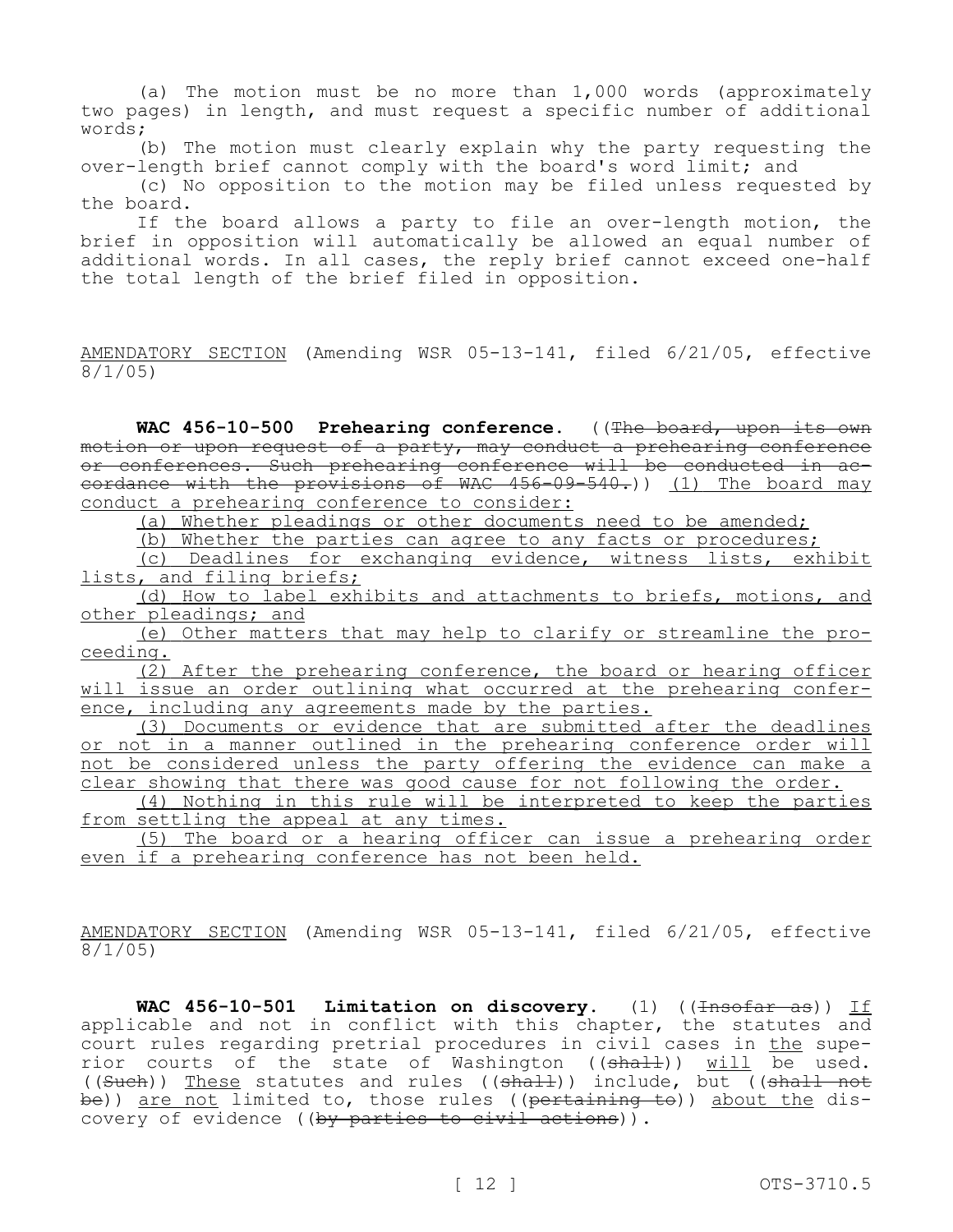(2) The informal appeal process is not designed for parties who intend to engage in more than a limited exchange of documents and information between the parties. This exchange process is known as discovery. In cases where a party anticipates discovery, a formal proceeding may be better suited as discovery is conducted according to the Washington state superior court civil rules.

(3) The board may limit discovery ((<del>upon motion by</del>)) <u>on its own</u> motion, or by motion of any party. In doing so, the board will apply the criteria and considerations described in WAC 456-10-001 and other provisions in this chapter.

 $((+3))$  (4) The board may decide whether to ((permit the taking of depositions, the requesting of)) allow depositions, requests for admissions, and ((all other procedures authorized by rules 26 through 37 of the superior court civil rules)) any other discovery procedure. The board may condition the use of discovery on a party showing ( $\overline{(\overline{ef}}$ necessity and unavailability of)) that discovery is necessary and that other means of obtaining such information are not available. In exercising such discretion, the board will consider the criteria ((set  $forth)$ ) outlined in RCW 34.05.446.

AMENDATORY SECTION (Amending WSR 05-13-141, filed 6/21/05, effective 8/1/05)

**WAC 456-10-503 Summary judgment.** A motion for summary judgment may be granted ((and an order issued)) if the written record shows that, in viewing the evidence in a light most favorable to the nonmoving party, there is no genuine issue as to any material fact and ((that the moving)) a party is entitled to judgment as a matter of law. Motions for summary judgment must comply with WAC 456-10-510.

AMENDATORY SECTION (Amending WSR 05-13-141, filed 6/21/05, effective 8/1/05)

**WAC 456-10-505 Time ((in which)) for filing evidence, briefs,**  ((and)) replies ((must be submitted)), and documentary evidence. ((In the absence of)) If the board does not issue a prehearing order, evidence, briefs, and other documents must be submitted to the board ((within the times stated below.)) by the following due dates:

(1) Documentary evidence ((which is to be introduced at hearing  $shall)$ ) must be submitted ((to the board)) at least 38 calendar days prior to hearing, together with proof of service ((pursuant)) according to WAC  $456 - 10 - 410$  ((at least ten business days prior to hearing)). Failure to comply may be grounds for exclusion of such evidence or dismissal ((in accordance with)) of the appeal as outlined in WAC 456-10-555.

(2) Briefs or other supporting statements, if any, ((shall)) must be submitted ((to the board)) at least 31 calendar days prior to the hearing, together with proof of service ((pursuant)) according to WAC 456-10-410 ((at least fifteen calendar days prior to hearing)).

(3) Reply briefs or other supporting statements, if any, (( $sha11$ )) must be submitted (( $to$  the board)) at least 17 calendar days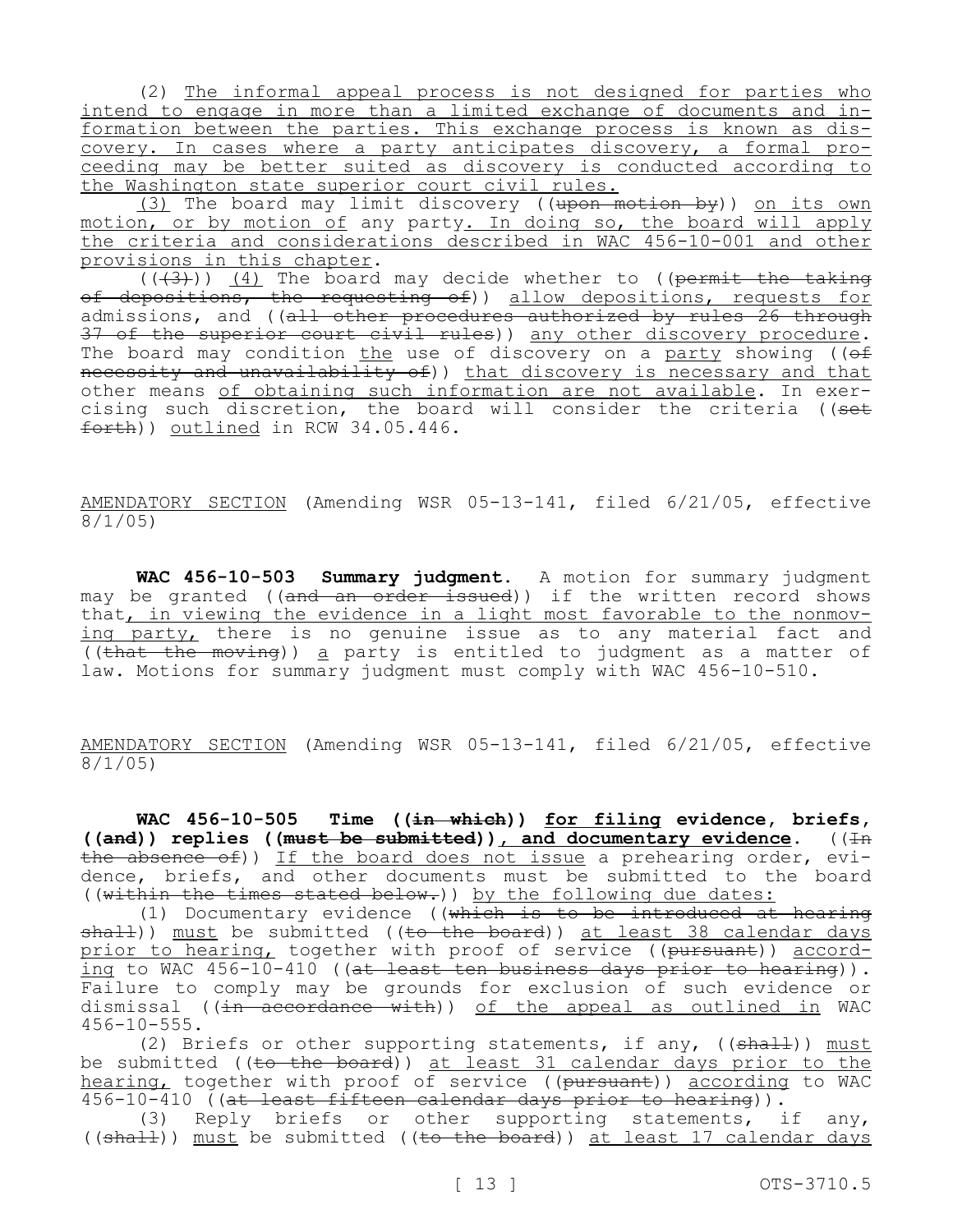prior to the hearing, together with proof of service ((pursuant)) according to WAC 456-10-410 ((at least ten calendar days prior to hear- $\pm$ ng)).

(4) Documentary evidence submitted to a board of equalization and forwarded to this board is  $((excepted))$  exempted from  $((the))$  these requirements ((of this provision)).

AMENDATORY SECTION (Amending WSR 05-13-141, filed 6/21/05, effective 8/1/05)

WAC 456-10-510 Motions. (1) Any ((<del>application</del>)) <u>request</u> for an order ((<del>or</del>)), ruling, or a request for relief ((<del>from any provision of</del> this chapter)) is considered a motion. Every motion, unless made during a hearing, ( $(\text{shall})$ ) must be in writing and ( $(\text{shall})$ ) include the following:

(a) A statement of the relief or order sought;

(b) The ( $(\text{reason})$ ) basis for the relief or order;

(c) A statement that the moving party has made a good faith effort to meet and confer with the other party or parties to resolve the subject matter of the motion;

(d) ((The amount of time needed for argument)) A statement whether oral argument is requested, and if so, how much time is sought. Motions for summary judgment and motions to dismiss will receive approximately 10 minutes per side; and

(e) ((Shall include)) Proof of service ((pursuant)) according to WAC 456-10-410.

(2) All motions ((shall)) must be properly captioned, contain the docket number assigned ((to the appeal)) by the board, and be signed by the party, their attorney or  $((the))$  their representative.

(3) At the discretion of the board, the hearing on  $\frac{a}{b}$  motion may be ((by teleconference or in person)) held in person, by phone, video, or by other electronic means.

(4) ((A)) Any response to the motion (( $\text{shall}$ )) must be submitted to the board ((together with proof of service pursuant to WAC 456-10-410 within ten business days following the date of service of the motion)) and opposing parties within 14 calendar days of the date the motion was served on the responding party together with proof of service pursuant to WAC 456-10-410. Responses are strongly encouraged, but not required.

(5) Replies are not permitted, absent prior permission of the board. If permitted, the reply must be filed within five calendar days of the board's receipt of the response. A reply is limited to addressing the facts and arguments presented in the response.

AMENDATORY SECTION (Amending WSR 05-13-141, filed 6/21/05, effective 8/1/05)

**WAC 456-10-515 Postponements, continuances, and extensions of time.** (1) Postponements, continuances, and extensions of time may be ordered by the board on its own motion.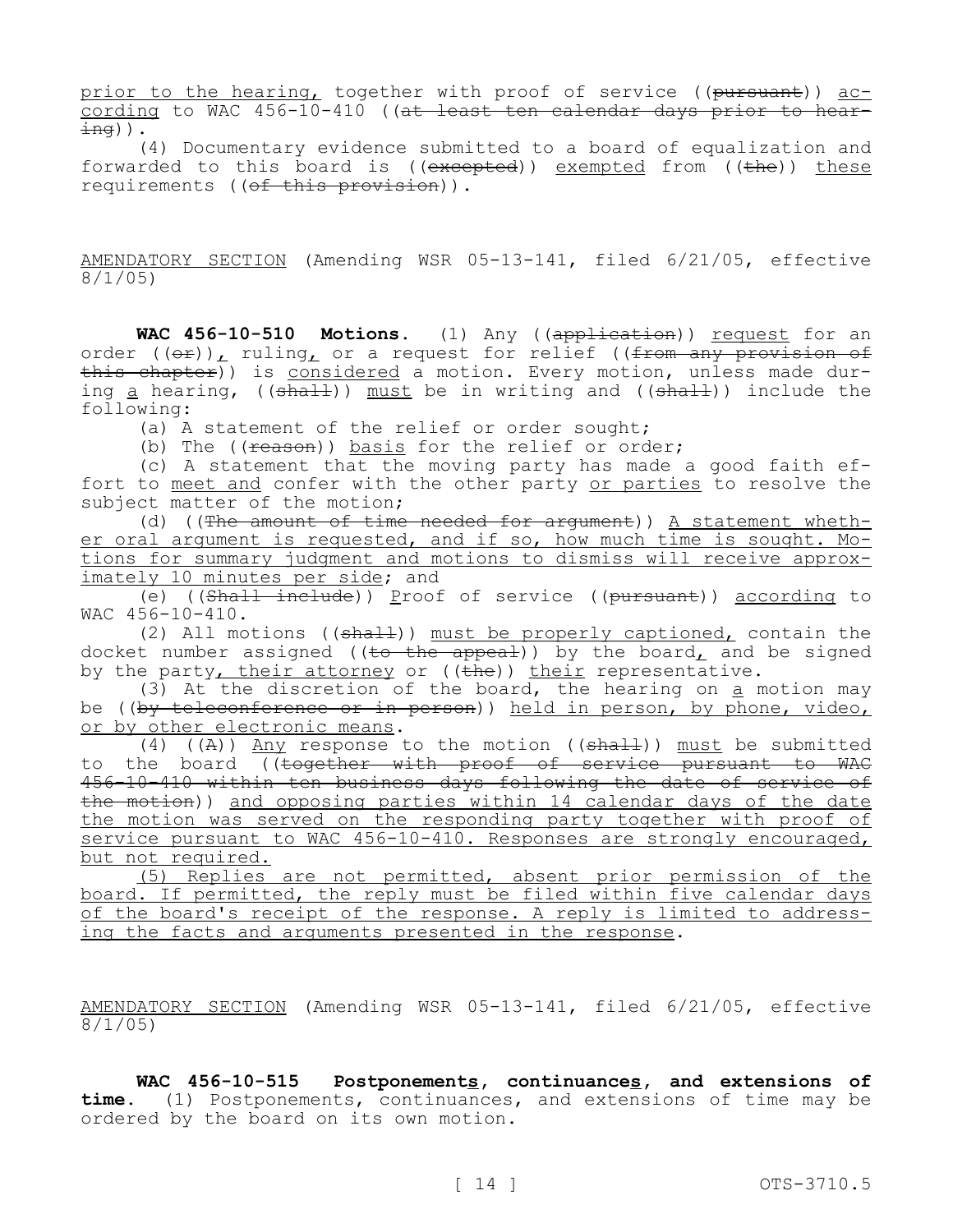(2) Requests to postpone, continue, extend the time, or reschedule the prehearing conference, if any, ((and the initially scheduled hearing date of an appeal will be freely granted provided such request is made within the time specified in the board's letter setting the prehearing conference, if any, and the initial hearing date)) must be made in writing and comply with WAC 456-10-510 and 456-10-410. The board will freely grant a party's first request. For second and subsequent requests, the moving party must show good cause as to why a new date and time is needed.

(3) Requests to postpone, continue, extend the time, or reschedule the hearing date must be made in writing, comply with WAC 456-10-510 and 456-10-410, and be filed 14 calendar days before the scheduled hearing. The board will freely grant a party's first request. For second and subsequent requests, the moving party must show good cause as to why a new date and time is needed. The presiding officer will decide whether to hear argument and will rule on the request.

 $((+3))$   $(4)$  Other requests for a postponement, continuance, or extension of time must be timely, in writing, and comply with WAC 456-10-510 and 456-10-410. ((The board shall promptly schedule a conference to hear argument and to rule on the request. Requests for continuance will not be granted absent a showing of good cause.)) The presiding officer will decide whether to hear argument on the request.  $((\overline{4}))$  (5) This section ((shall)) does not extend any ((applicable time for appeal to this board)) deadline to file an initial appeal.

AMENDATORY SECTION (Amending WSR 89-10-057, filed 5/2/89)

**WAC 456-10-520 ((Teleconference proceeding.)) Telephonic, video,**  and electronic proceedings. (((1) At the discretion of the board, and where the rights of the parties will not be prejudiced thereby, all or part of the hearing, prehearing, or settlement conference may be conducted by ((telephone, television)) phone, video, or other electronic means. Each party and participant in the proceeding ((must)) will have an opportunity to ((participate effectively in, to hear, and if technically and economically feasible, to see the entire proceeding while it is taking place.

(2) The board may require documentary evidence to be submitted sufficiently in advance of)) hear and effectively participate in the proceeding.

AMENDATORY SECTION (Amending WSR 05-13-141, filed 6/21/05, effective 8/1/05)

WAC 456-10-530 Requirements for a notice of hearing. (1) A notice of a hearing ((shall)) will be mailed or transmitted to all parties ((not less than twenty)) at least 20 calendar days before the hearing date. The ((twenty-day))  $\frac{20-\text{day}}{20-\text{day}}$  notice provision may be waived ((by agreement of all)) if the parties agree.

(2) ((Contents.)) The notice (( $shall$ )) must contain: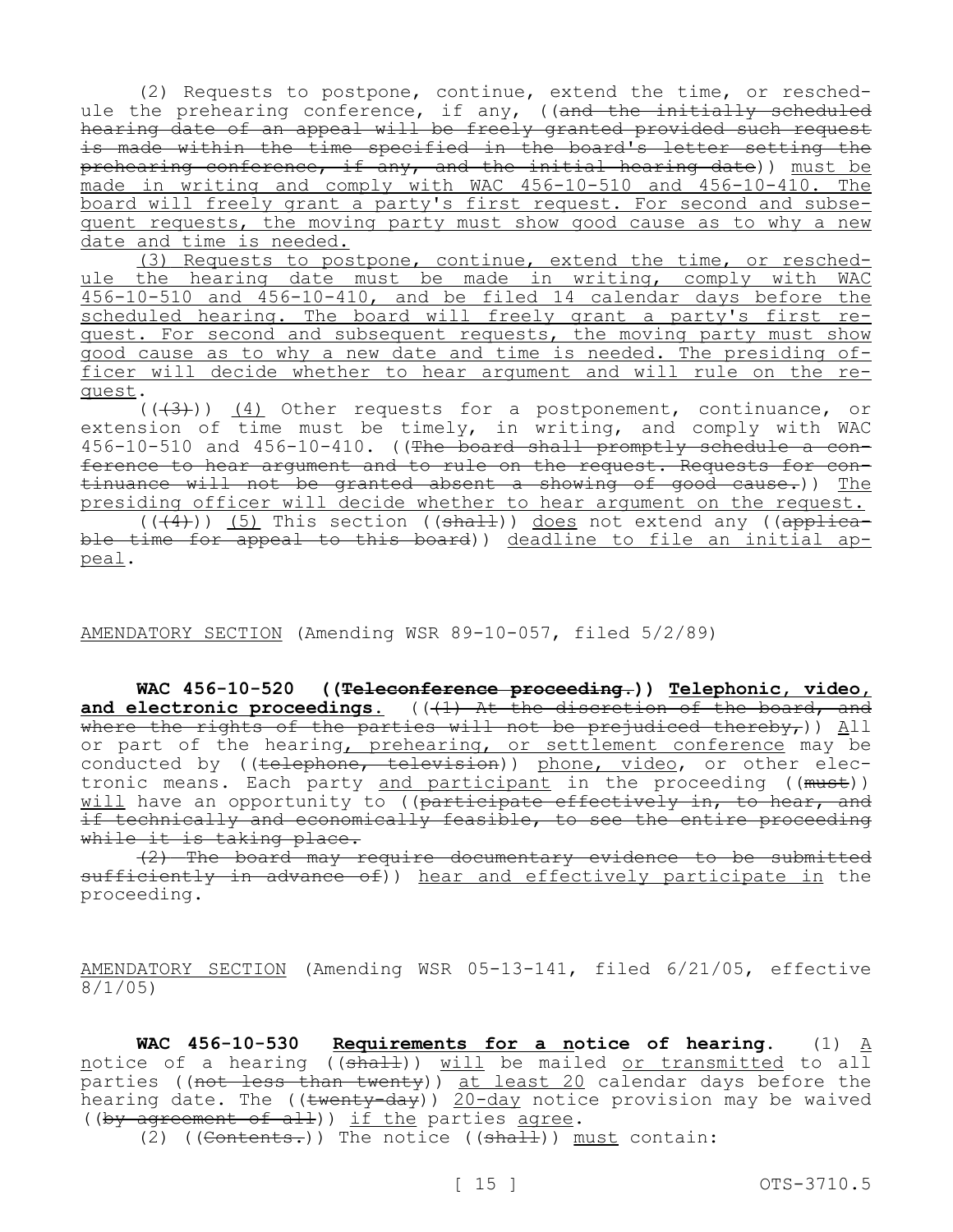(a) The names and mailing and email addresses of the parties and their representatives, if any;

(b) The docket number or numbers and the name of the proceeding; (c) ((The name, official title, mailing address, and telephone number of the presiding officer, if known;

(d))) A statement of the ((time, place, date, and)) general nature of the proceeding (e.g., excise, property, etc.);

 $((+e))$  (d) A statement that the hearing is held ((pursuant)) according to this chapter and chapter 82.03 RCW;

 $((\langle f\rangle))$  (e) A statement that( $\langle f\rangle$  if a limited-English speaking or hearing-impaired party or witness needs an interpreter,)) a qualified interpreter will be appointed at no cost to the party or witness, if a limited-English speaking or hearing-impaired party or witness needs an interpreter. The notice ((<del>shall</del>)) must also state that persons with disabilities may request reasonable accommodations to allow their participation in the hearing. The notice ((shall)) must include a form for a party to indicate if an interpreter is needed and ((identification of the primary)) in what language, or if a participant is hearing impaired( $(f)$ ), or to describe the reasonable accommodations requested.

AMENDATORY SECTION (Amending WSR 05-13-141, filed 6/21/05, effective 8/1/05)

WAC 456-10-540 Hearing procedure. ((Unless otherwise ordered by the board, hearings will be conducted in accordance with the following format:

(1) Administering of oath;

(2) Appellant's opening statement;

(3) Respondent's opening statement;

(4) Appellant's case in chief:

(a) Direct examination of witness;

(b) Cross-examination by respondent;

(c) Redirect examination by appellant;

(d) Recross examination;

(e) The above procedure is followed for each witness.

(5) Respondent's case in chief:

(a) Direct examination of witness;

(b) Cross-examination by appellant;

(c) Redirect examination by respondent;

(d) Recross examination;

(e) The above procedure is followed for each witness.

(6) Appellant's closing argument;

(7) Respondent's closing argument;

(8) Appellant's closing rebuttal;

(9) The board may pose questions to the parties, their representatives, and any witness at any time during the hearing.)) Informal hearings are structured similarly to formal hearings, although more relaxed. As such, informal hearings will generally be organized as follows:

(1) All parties and witnesses will be sworn in by a hearings officer to tell the truth;

(2) Each party may then provide a short explanation of what the testimony of their witnesses and evidence will show;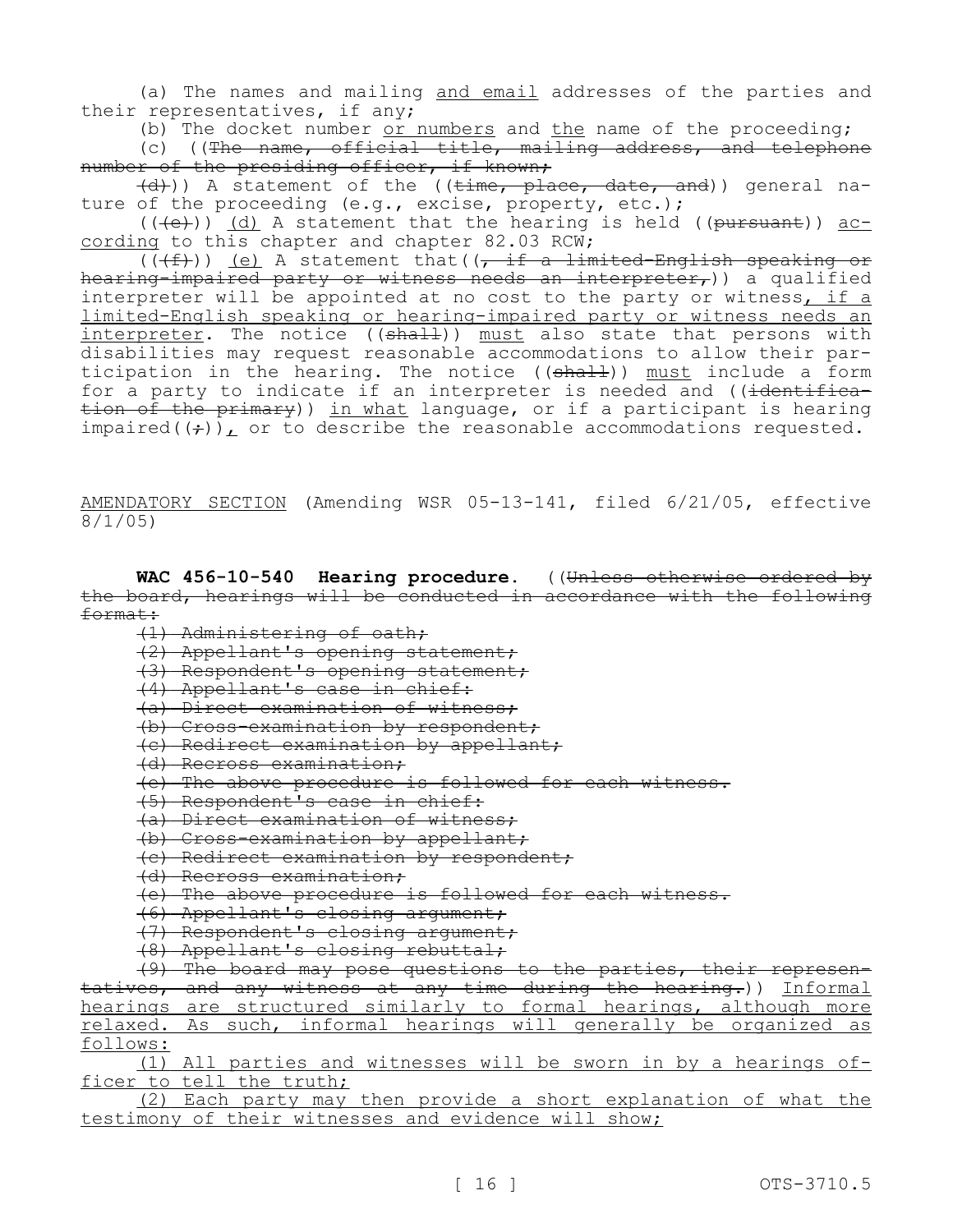(3) Next, each party may call witnesses to testify, beginning with the party that is appealing. The opposing party will have an opportunity to ask each witness questions, and the party calling the witness an opportunity to ask the witness questions to clarify the testimony; and

(4) Lastly, each party may summarize the testimony and evidence that supports their case, beginning with the party that appealed.

The board or hearing officer may ask a party, a representative, or a witness a question at any time during the hearing.

AMENDATORY SECTION (Amending WSR 05-13-141, filed 6/21/05, effective 8/1/05)

WAC 456-10-545 Testimony under oath. (1) ((<del>All testimony to be</del> considered by the board shall be sworn, and each)) Every person ((shall)) testifying before the board must swear or affirm in any manner allowed in chapter 5.28 RCW that the person's testimony ((to be given shall be the truth, the whole truth, and nothing but the truth)) will be truthful.

(2) Every interpreter (( $shall,$  before beginning to interpret,)) will take an oath that he or she will make a true interpretation (( $with$  be made to)) of the person being examined (( $of$  all the proceedings)) in a language or in a manner which the person understands, and that the interpreter will repeat the statements of the person being examined ((to the board, in the)) in English (( $\frac{1}{\text{angular}},$ )) to the best of the interpreter's skill and judgment.

AMENDATORY SECTION (Amending WSR 05-13-141, filed 6/21/05, effective 8/1/05)

**WAC 456-10-547 Recording ((devices)) of hearings.** (1) All hearings (( $\frac{\text{shall}}{\text{type}}$ )) will be recorded by manual, electronic, or other (( $\frac{\text{type}}{\text{type}}$ of)) recording device.

(2) Photographic and recording equipment ((shall)) will be permitted at hearings; however, the presiding officer may impose ((such)) conditions upon their use ((as deemed necessary)) to prevent disruption (( $\theta$ f the hearing)), or when a statute or law limits such use.

AMENDATORY SECTION (Amending WSR 05-13-141, filed 6/21/05, effective 8/1/05)

**WAC 456-10-550 Failure to attend and hearings on the record.**  (1) When a party ((to these proceedings has, after notice,)) has failed to attend a hearing ((and has not notified the board and the opposing party of the intention to not attend,)) after receiving timely notice, the board will consider a motion for default or dismissal ((may be sought)) brought by any party to the proceedings, or ((raised by the board upon)) on its own motion. ((Any such order shall)) An or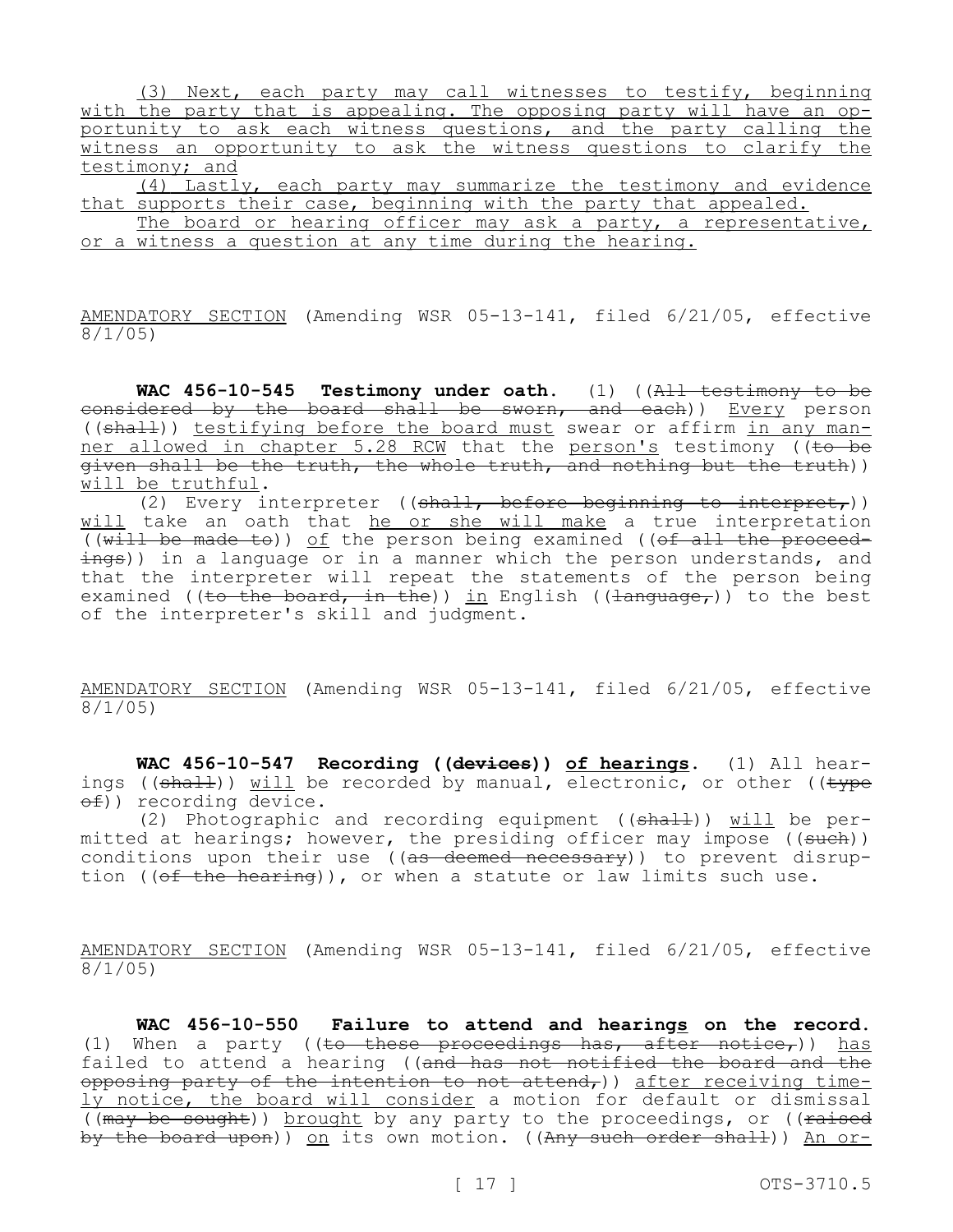der for default or dismissal will include ((a statement of the etounds)) the reason for the order and ((shall)) will be served upon all parties  $((to the *proceeding*)).$ 

(2) Within ((ten business days after)) 14 calendar days of service of the ((default order or dismissal under subsection (1) of this section)) order, the party against whom the order was entered may submit ((to the board together with proof of service pursuant to WAC 458-10-410 [456-10-410])) a written objection requesting that the order be vacated ((and stating)). The objection must state the specific ((grounds relied upon)) reasons why the order should be vacated, together with proof of service pursuant to WAC 458-10-410. The board  $may$  ( $\frac{1}{1}$  for good cause,)) set aside ((an entry of)) a dismissal, default, or final order for good cause.

 $((+2)$  Upon stipulation by both parties)) (3) If the parties agree in writing and the presiding officer approves, an appeal may be submitted to the board on the record and the attendance of ((a party may be excused. However, the board in its discretion may require attendance for argument)) one or more parties at the hearing will not be required.

AMENDATORY SECTION (Amending WSR 05-13-141, filed 6/21/05, effective 8/1/05)

**WAC 456-10-555 Dismissal, stipulations, and withdrawal of actions.** ((Any action)) An appeal may be dismissed ((by the board)) for any of the following reasons.

(1) ((When)) All parties ((so)) stipulate. Stipulations ((on the  $\overline{value\ of})$ ) that involve the value of real property ((shall contain)) must include the parcel number, assessment year(s), the agreed upon value ((of the subject property)), and a brief statement ((supporting the agreed upon)) that supports the value.

 $(2)$  ((As a matter of right when)) The appellant requests orally or in writing to withdraw the appeal ( $(\overline{prior\ to})$ ) before the scheduled hearing.

(3) ((Upon motion of)) The appellant makes a motion at the hearing ((prior to the presentation of the respondent's case)) before the respondent presents his or her case.

(4) ((Upon motion by the respondent alleging)) The respondent alleges that the appellant has failed to prosecute the case, failed to comply with this chapter, or failed to follow any order of the board.

(5) ((Upon the board's own motion for failure by the parties)) Either party failed to comply with applicable rules or any order of the board.

AMENDATORY SECTION (Amending WSR 05-13-141, filed 6/21/05, effective 8/1/05)

**WAC 456-10-560 Rules of evidence and criteria for admissibility ((criteria)).** (1) All relevant evidence, including hearsay ((evidence)), is admissible if, in the opinion of the board, ((the offered evidence)) it is the kind of evidence ((on which)) that a reasonably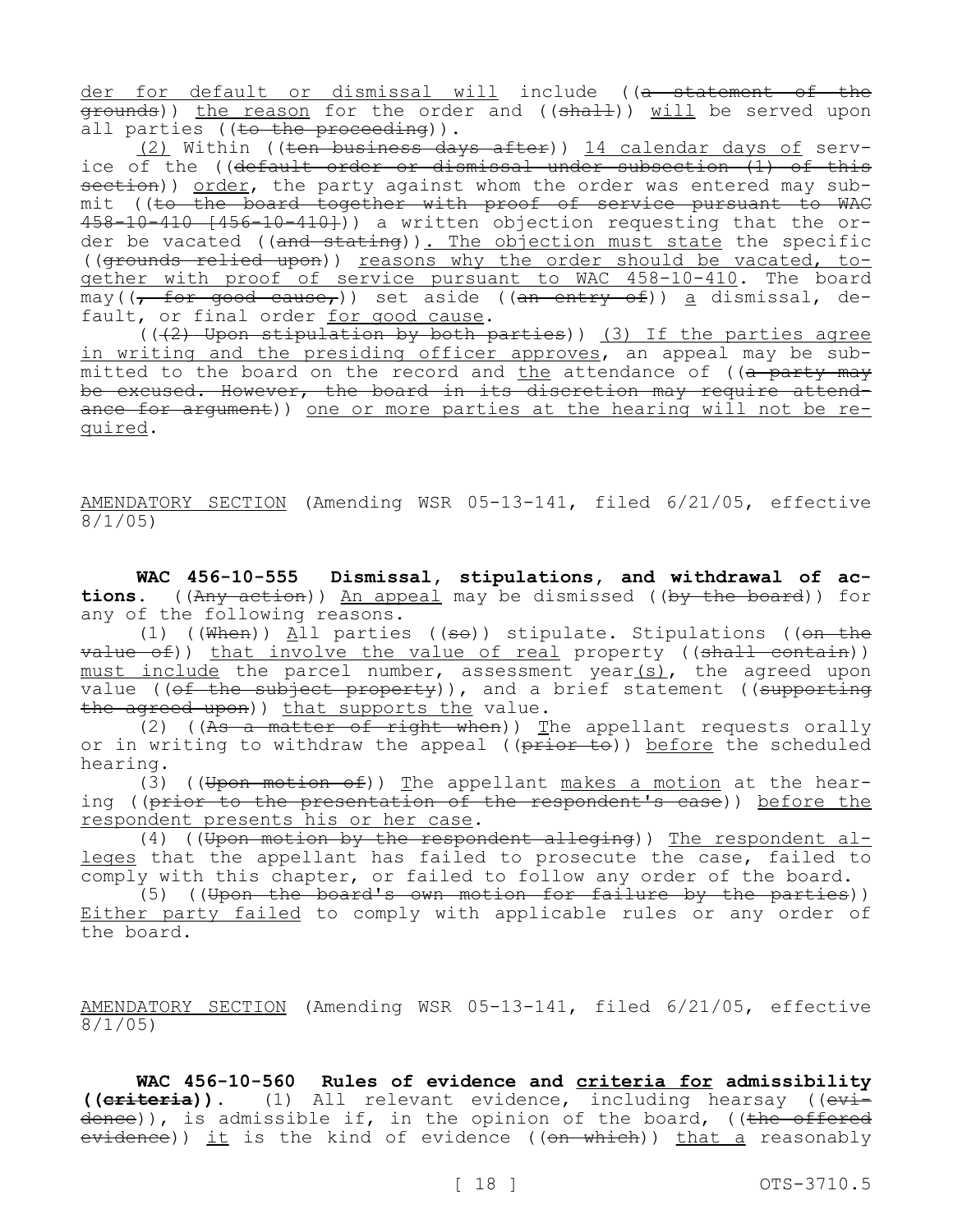prudent person( $(s$  are)) is accustomed to ( $(\text{refy})$ ) relying on in the conduct of ((their)) his or her business affairs. The board may exclude evidence ((<del>that is excludable on</del>)) <u>for</u> constitutional or statutory grounds, or ((<del>on the basis of</del>)) <u>for</u> evidentiary privilege recognized in the courts of this state. The board may also exclude evidence that is irrelevant, immaterial, or unduly repetitious.

(2) The board's experience, technical knowledge, competency, and specialized knowledge may be used ((in evaluation of)) to evaluate evidence.

(3) Documentary evidence may be submitted in the form of copies or excerpts.

(4) If not inconsistent with subsection (1) of this section, the board may refer to, but  $((shall))$  is not  $((be))$  bound by, the Washington state court rules of evidence.

AMENDATORY SECTION (Amending WSR 05-13-141, filed 6/21/05, effective 8/1/05)

**WAC 456-10-565 Official notice.** (1) The board may take official notice of ((the following)):

(a) Any judicially cognizable facts;

(b) Any matter of public record;

(c) Technical or scientific facts within the agency's specialized knowledge; and

(d) Codes or standards that have been adopted by ( $\frac{a_n}{a_n}$  agency of the United States, of this state or of another state,)) any state or federal agency or by a nationally recognized organization or association.

(2) ((If any decision is stated to rest in whole or in part upon official notice of a fact to which the parties have not had a prior opportunity to controvert, )) Any party may ((controvert)) challenge such a fact by filing an exception to a proposed or initial decision pursuant to WAC 456-10-730 ((if such notice is taken in a proposed de- $\text{eisen}$ )), or by a petition for reconsideration ((if notice of such fact is taken in)) of a final decision pursuant to WAC 456-10-755. Such ((controversion shall)) a challenge must concisely and clearly set forth the sources, authority, and other data relied ((upon)) on to show the existence or nonexistence of the fact assumed or denied in the decision.

(3) A party ( $(\text{preposing that})$ ) asking the board to take official notice ((be taken)) may be required to produce a copy of the material to be noticed.

AMENDATORY SECTION (Amending WSR 05-13-141, filed 6/21/05, effective 8/1/05)

**WAC 456-10-710 Assistance to the board.** (1) The board may obtain assistance ((concerning the)) with an appeal (( $of$  any case within the scope of)) from a county board of equalization as allowed by RCW 82.03.130 (1)(b) (((appeals from a county board of equalization))) or from ((the staff of)) the department of revenue as (( $\beta$ rovided)) al-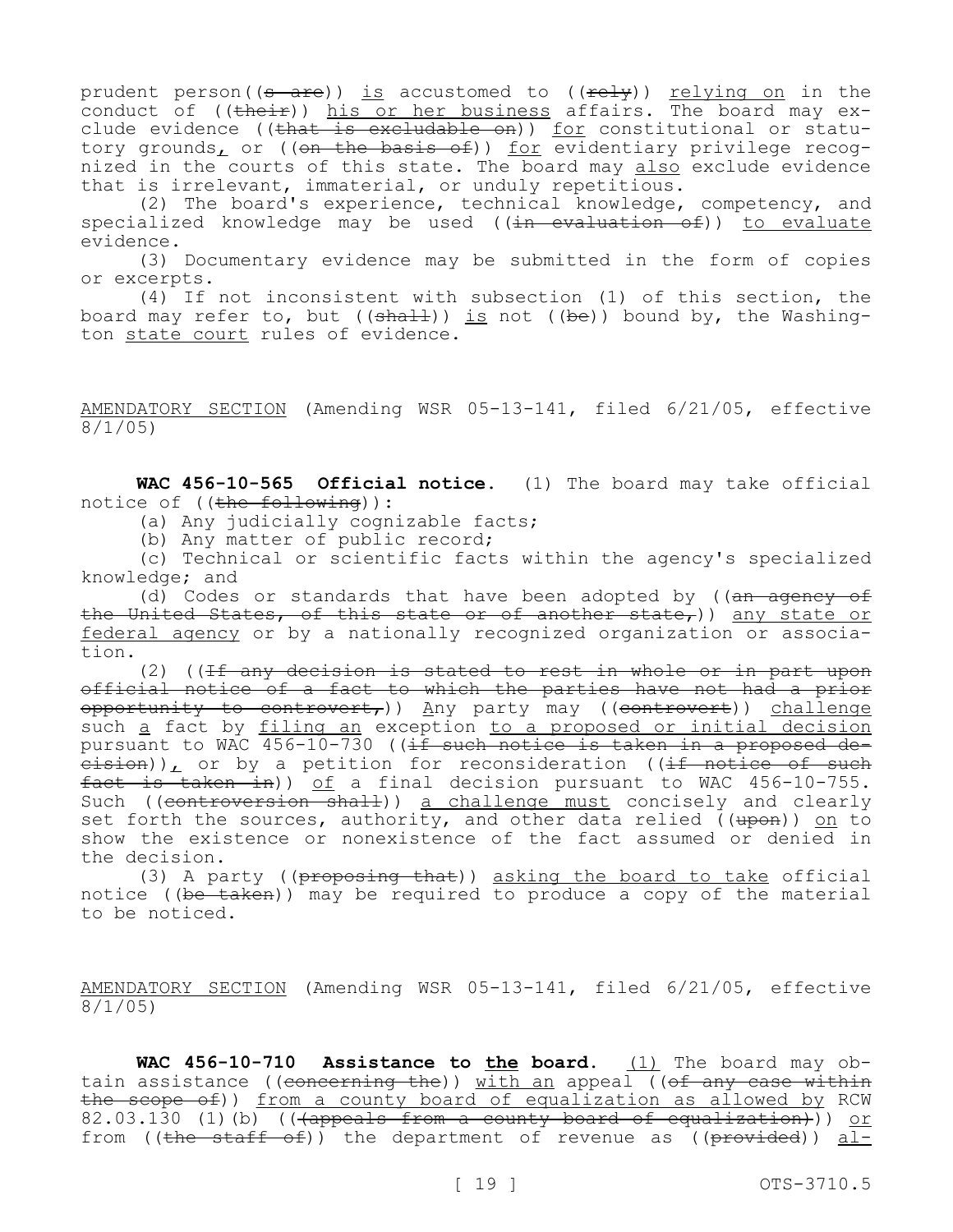lowed by RCW 82.03.150. If the board intends to seek assistance, the board will notify the parties of its intent ( $\overline{16}$  seek such assistance and the matters sought to be investigated before contacting the department of revenue.)) and indicate the reasons for seeking assistance. Once notified, the parties may recommend an alternative to the board to achieve the same objectives ((without contacting the department of revenue)).

(2) If the department of revenue supplies the requested assistance, the parties will be apprised of any information provided ((by the department of revenue)) and ((will be)) given an opportunity to respond.

AMENDATORY SECTION (Amending WSR 89-10-057, filed 5/2/89)

**WAC 456-10-715 Presentation of ((posthearing)) evidence after the hearing.** ((No posthearing evidence will be accepted unless requested by the board.)) Unless requested, the board will not accept any evidence after a hearing unless it determines such evidence could not reasonably have been anticipated or discovered before the hearing. All parties  $((shath))$  will have an opportunity to respond to such evidence.

AMENDATORY SECTION (Amending WSR 05-13-141, filed 6/21/05, effective 8/1/05)

**WAC 456-10-725 Proposed decision.** (1) A proposed decision ((shall be prepared)) will be issued when:

(a) An appeal has been heard by only one member of the board;

(b) An appeal has been heard by  $((\overline{on1y}))$  two members of the board ((and the two members)) who cannot agree on a conclusion;

(c) An appeal has been heard by a hearing officer, tax referee, or other individual assigned by the board; or

(d) The board (( $\frac{1}{3}$  otherwise)) elects to do so.

(2) If an exception ((as provided in WAC 456-10-730)) is not timely submitted to the board ((within twenty calendar days of the date of mailing of the proposed decision)) as provided in WAC 456-10-730, the proposed decision ((shall be deemed the)) will be considered the board's final decision (( $ef$  the board)), unless the decision specifies otherwise.

AMENDATORY SECTION (Amending WSR 05-13-141, filed 6/21/05, effective 8/1/05)

WAC 456-10-730 Exceptions to proposed decisions ( $\sqrt{ }$  replies, and disposition)). (1) Any party may ((make, by mail or otherwise, a written exception with the board)) petition for review of a proposed decision. A petition for review of a proposed decision is referred to as an exception.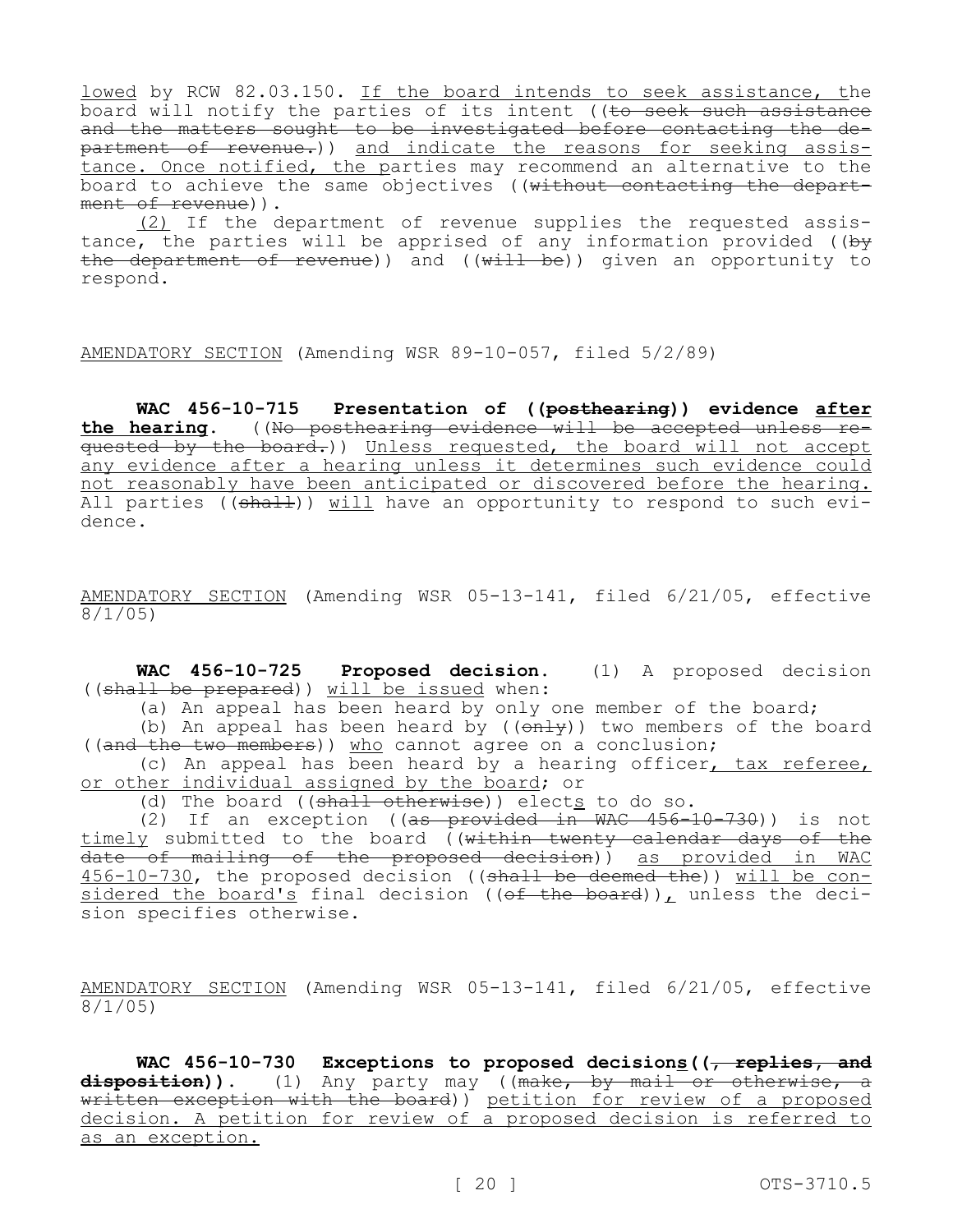(2) An exception must be transmitted to the board and served on all parties within (( $\overline{t}$ wenty)) 20 calendar days (( $\overline{t}$ rom)) of the date (( $\theta$ f mailing  $\theta$ f)) the proposed decision (( $\theta$ r, upon timely application, within such further time as the board may allow. The statement of exceptions shall be served on all other parties pursuant to)) was transmitted, unless otherwise specified. Proof of service must be filed with the board as outlined in WAC 456-10-410.

(((2) Exceptions shall contain the specific factual and legal grounds upon which the exception is based.)) (3) An exception must indicate which portions of or what evidence in the record supports the exception. No new evidence or arguments may be ((introduced in the written exception; nor may the party or parties raise an argument in the exception that was not raised at the hearing. The party or parties making the exception shall be deemed to have waived all objections or irregularities not specifically set forth)) raised unless the written decision is based on a fact or facts that the parties did not already have an opportunity to address.

 $((+3)^{2})$ ) (4) Any party may ((make a reply)) respond to ((a written)) an exception. The ((reply, together with proof of service pursuant to WAC 456-10-410, shall be submitted)) response must be sent or transmitted to the board within ((ten business)) 14 calendar days of the date ((of the letter acknowledging receipt by the board of the written exception)) the exception was served, together with proof of service outlined in WAC 456-10-410.

 $((4)$  The disposition may be in the form of)) (5) The board will address an exception in a written order ((denying the exception and adopting the proposed decision as the final decision, granting the exception and issuing a final decision, or granting the exception and setting the matter for further hearing)). The board may require the parties to submit written briefs ((or statements of position)) or to appear and present oral argument ((regarding the matters on which exceptions were taken, within such time and on such terms as may be prescribed)) on the exception.

AMENDATORY SECTION (Amending WSR 05-13-141, filed 6/21/05, effective 8/1/05)

**WAC 456-10-755 Petition for reconsideration of a final decision.**  (1) A petition for reconsideration of a final decision is not available where a proposed decision was first issued.

(2) Where a final decision has been issued and no proposed decision was first issued, any party may submit a petition for reconsideration ((with the board)) within 20 calendar days from the transmittal of the final decision together with proof of service ((pursuant to)) as outlined in WAC 456-10-410 ((within ten business days from the mailing of the final decision)). The board may require or any party may ((at its own option, within ten business days of the date of the letter acknowledging receipt by the board of the petition for reconsideration, submit to the board)) submit a response within 14 calendar days of the date the petition was served together with proof of service ((pursuant)) according to WAC 456-10-410.

(3) ((The)) Submitting (( $\Theta$ f)) a petition for reconsideration ((shall)) suspends the final decision until further action by the